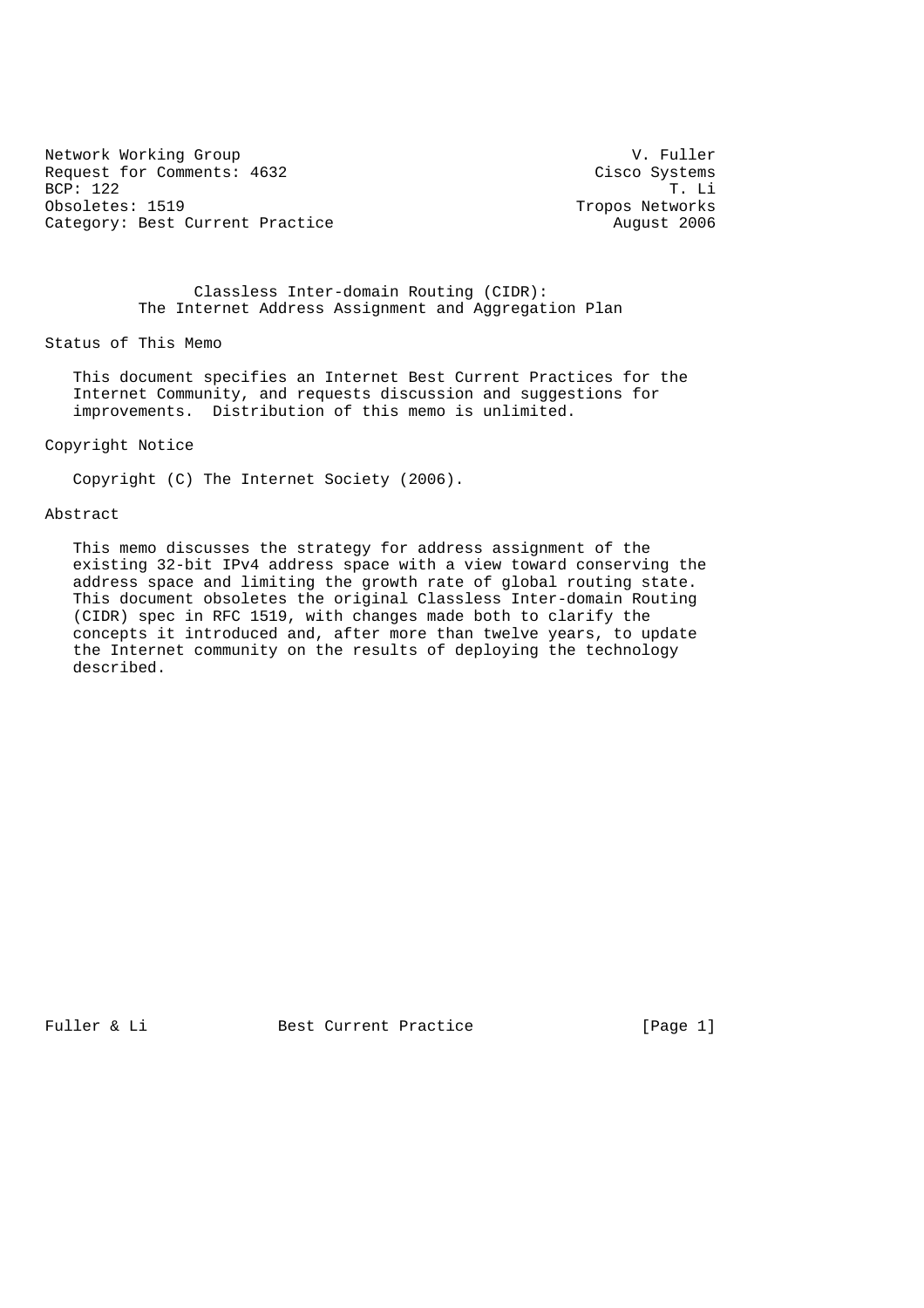# Table of Contents

|  | 3. Classless Addressing as a Solution 4                       |
|--|---------------------------------------------------------------|
|  | 3.1. Basic Concept and Prefix Notation 5                      |
|  | 4. Address Assignment and Routing Aggregation  8              |
|  | 4.1. Aggregation Efficiency and Limitations  8                |
|  | 4.2. Distributed Assignment of Address Space 10               |
|  | 5. Routing Implementation Considerations 11                   |
|  | 5.1. Rules for Route Advertisement 11                         |
|  |                                                               |
|  | 5.3. A Note on Prefix Filter Formats 13                       |
|  | 5.4. Responsibility for and Configuration of Aggregation 13   |
|  | 5.5. Route Propagation and Routing Protocol Considerations 15 |
|  | 6. Example of New Address Assignments and Routing 15          |
|  |                                                               |
|  |                                                               |
|  | 7. Domain Name Service Considerations 18                      |
|  | 8. Transition to a Long-Term Solution 18                      |
|  | 9. Analysis of CIDR's Effect on Global Routing State 19       |
|  |                                                               |
|  | 11. Status Updates to CIDR Documents 21                       |
|  |                                                               |
|  |                                                               |
|  |                                                               |
|  |                                                               |
|  |                                                               |

Fuller & Li **Best Current Practice** [Page 2]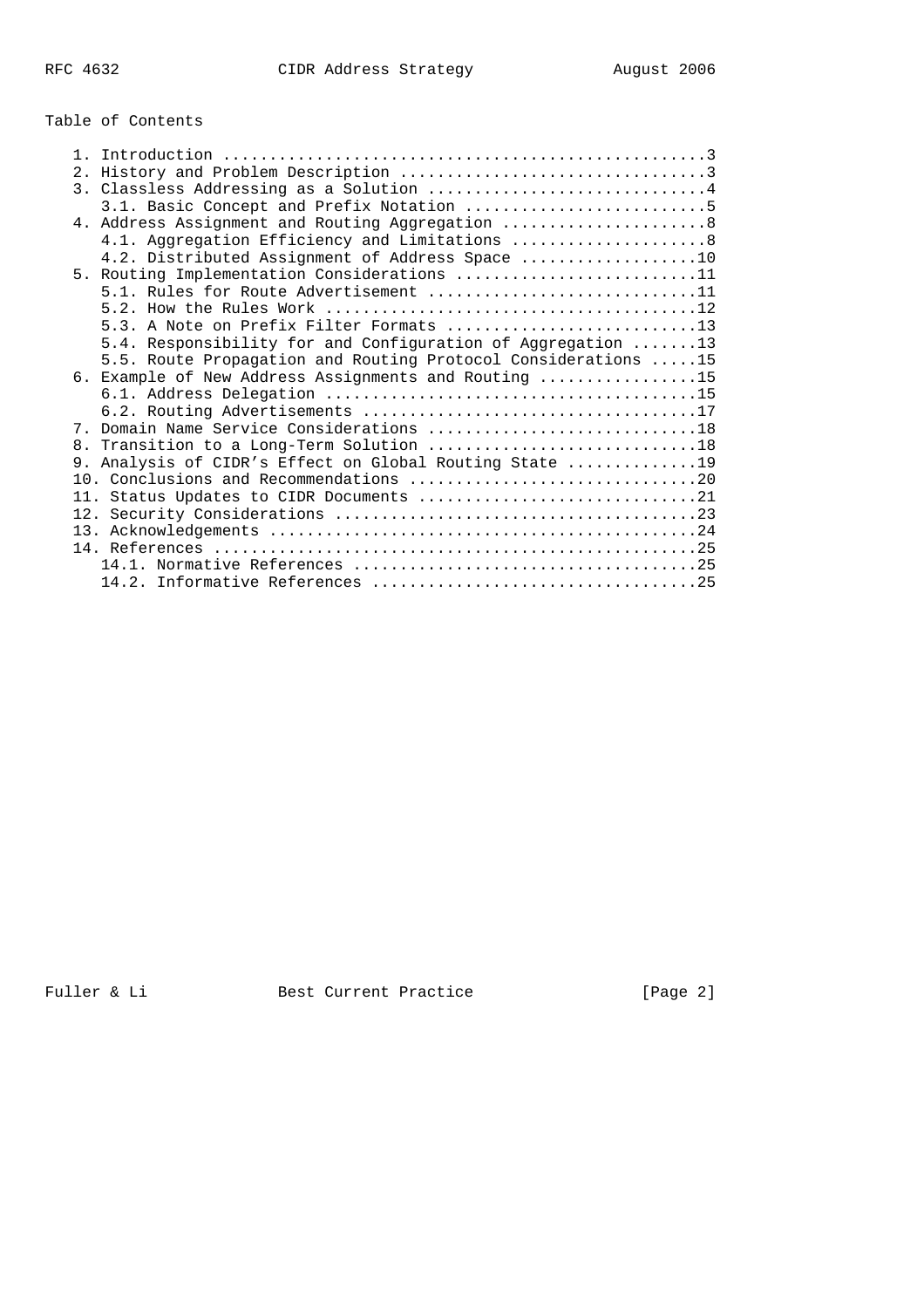### 1. Introduction

 This memo discusses the strategy for address assignment of the existing 32-bit IPv4 address space with a view toward conserving the address space and limiting the growth rate of global routing state. This document obsoletes the original CIDR spec [RFC1519], with changes made both to clarify the concepts it introduced and, after more than twelve years, to update the Internet community on the results of deploying the technology described.

### 2. History and Problem Description

 What is now known as the Internet started as a research project in the 1970s to design and develop a set of protocols that could be used with many different network technologies to provide a seamless, end to-end facility for interconnecting a diverse set of end systems. When it was determined how the 32-bit address space would be used, certain assumptions were made about the number of organizations to be connected, the number of end systems per organization, and total number of end systems on the network. The end result was the establishment (see [RFC791]) of three classes of networks: Class A (most significant address bits '00'), with 128 possible networks each and 16777216 end systems (minus special bit values reserved for network/broadcast addresses); Class B (MSB '10'), with 16384 possible networks each with 65536 end systems (less reserved values); and Class C (MSB '110'), and 2097152 possible networks each and 254 end systems (256 bit combinations minus the reserved all-zeros and all ones patterns). The set of addresses with MSB '111' was reserved for future use; parts of this were eventually defined (MSB '1110') for use with IPv4 multicast and parts are still reserved as of the writing of this document.

 In the late 1980s, the expansion and commercialization of the former research network resulted in the connection of many new organizations to the rapidly growing Internet, and each new organization required an address assignment according to the Class A/B/C addressing plan. As demand for new network numbers (particularly in the Class B space) took what appeared to be an exponential growth rate, some members of the operations and engineering community started to have concerns over the long-term scaling properties of the class A/B/C system and began thinking about how to modify network number assignment policy and routing protocols to accommodate the growth. In November, 1991, the Internet Engineering Task Force (IETF) created the ROAD (Routing and Addressing) group to examine the situation. This group met in January 1992 and identified three major problems:

Fuller & Li Best Current Practice [Page 3]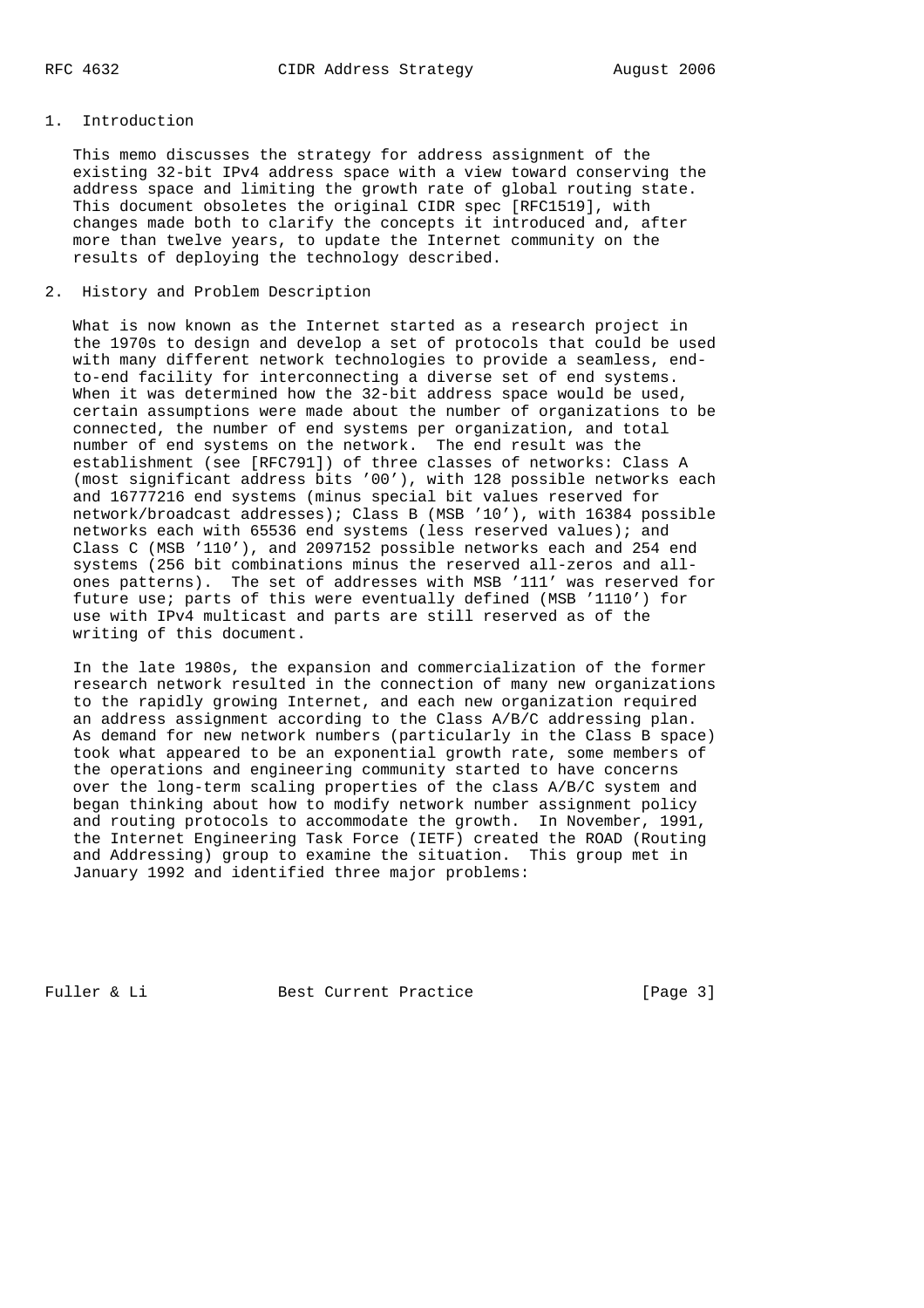- 1. Exhaustion of the Class B network address space. One fundamental cause of this problem is the lack of a network class of a size that is appropriate for mid-sized organization. Class C, with a maximum of 254 host addresses, is too small, whereas Class B, which allows up to 65534 host addresses, is too large for most organizations but was the best fit available for use with subnetting.
- 2. Growth of routing tables in Internet routers beyond the ability of current software, hardware, and people to effectively manage.
- 3. Eventual exhaustion of the 32-bit IPv4 address space.

 It was clear that then-current rates of Internet growth would cause the first two problems to become critical sometime between 1993 and 1995. Work already in progress on topological assignment of addressing for Connectionless Network Service (CLNS), which was presented to the community at the Boulder IETF in December of 1990, led to thoughts on how to re-structure the 32-bit IPv4 address space to increase its lifespan. Work in the ROAD group followed and eventually resulted in the publication of [RFC1338], and later, [RFC1519].

 The design and deployment of CIDR was intended to solve these problems by providing a mechanism to slow the growth of global routing tables and to reduce the rate of consumption of IPv4 address space. It did not and does not attempt to solve the third problem, which is of a more long-term nature; instead, it endeavors to ease enough of the short- to mid-term difficulties to allow the Internet to continue to function efficiently while progress is made on a longer-term solution.

 More historical background on this effort and on the ROAD group may be found in [RFC1380] and at [LWRD].

3. Classless Addressing as a Solution

 The solution that the community created was to deprecate the Class A/B/C network address assignment system in favor of using "classless", hierarchical blocks of IP addresses (referred to as prefixes). The assignment of prefixes is intended to roughly follow the underlying Internet topology so that aggregation can be used to facilitate scaling of the global routing system. One implication of this strategy is that prefix assignment and aggregation is generally done according to provider-subscriber relationships, since that is how the Internet topology is determined.

Fuller & Li Best Current Practice [Page 4]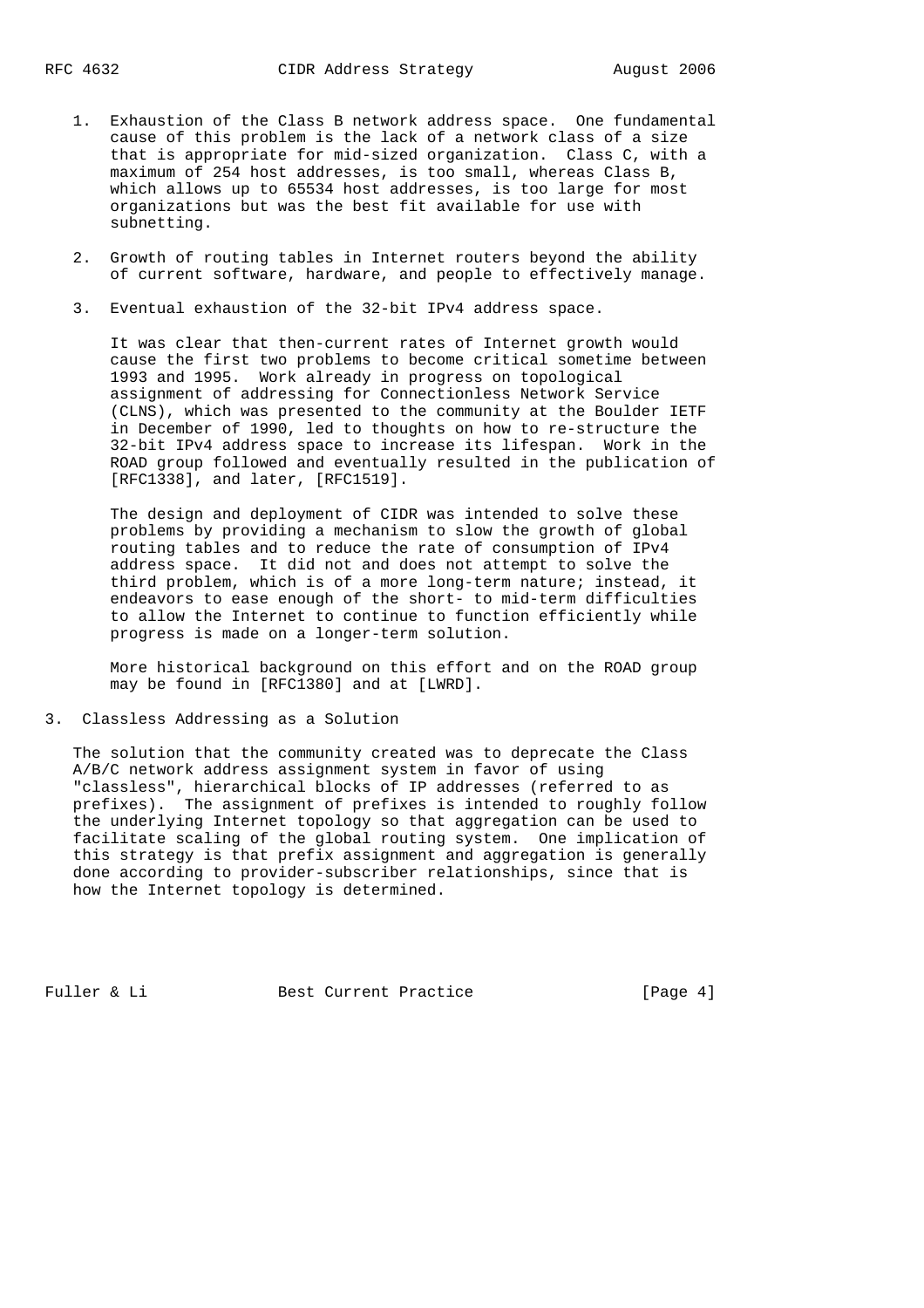When originally proposed in [RFC1338] and [RFC1519], this addressing plan was intended to be a relatively short-term response, lasting approximately three to five years, during which a more permanent addressing and routing architecture would be designed and implemented. As can be inferred from the dates on the original documents, CIDR has far outlasted its anticipated lifespan and has become the mid-term solution to the problems described above.

 Note that in the following text we describe the current policies and procedures that have been put in place to implement the allocation architecture discussed here. This description is not intended to be interpreted as direction to IANA.

 Coupled with address management strategies implemented by the Regional Internet Registries (see [NRO] for details), the deployment of CIDR-style addressing has also reduced the rate at which IPv4 address space has been consumed, thus providing short- to medium-term relief to problem #3, described above.

 Note that, as defined, this plan neither requires nor assumes the re-assignment of those parts of the legacy "Class C" space that are not amenable to aggregation (sometimes called "the swamp"). Doing so would somewhat reduce routing table sizes (current estimate is that "the swamp" contains approximately 15,000 entries), though at a significant renumbering cost. Similarly, there is no hard requirement that any end site renumber when changing transit service provider, but end sites are encouraged do so to eliminate the need for explicit advertisement of their prefixes into the global routing system.

3.1. Basic Concept and Prefix Notation

 In the simplest sense, the change from Class A/B/C network numbers to classless prefixes is to make explicit which bits in a 32-bit IPv4 address are interpreted as the network number (or prefix) associated with a site and which are the used to number individual end systems within the site. In CIDR notation, a prefix is shown as a 4-octet quantity, just like a traditional IPv4 address or network number, followed by the "/" (slash) character, followed by a decimal value between 0 and 32 that describes the number of significant bits.

Fuller & Li Best Current Practice [Page 5]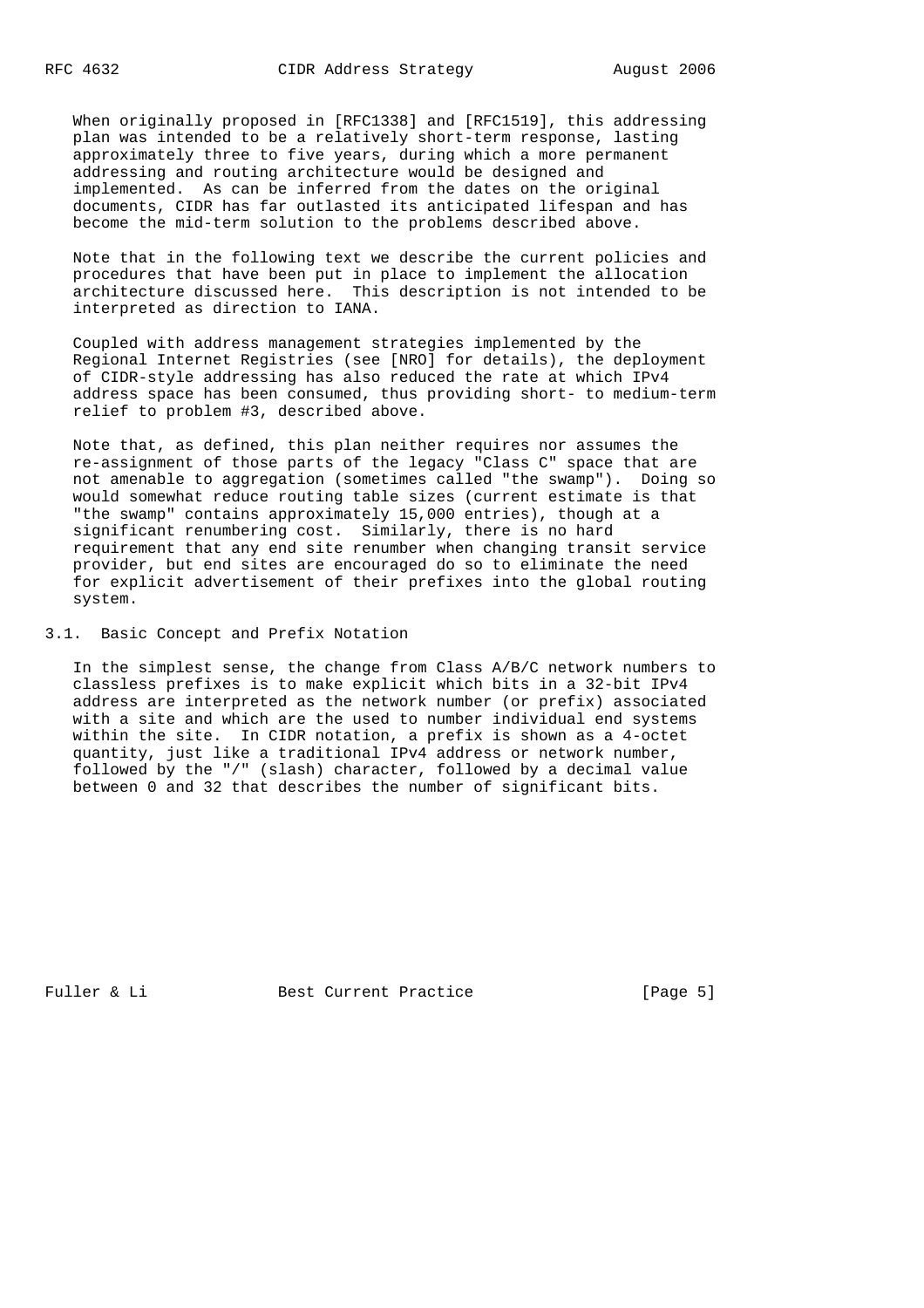For example, the legacy "Class B" network 172.16.0.0, with an implied network mask of 255.255.0.0, is defined as the prefix 172.16.0.0/16, the "/16" indicating that the mask to extract the network portion of the prefix is a 32-bit value where the most significant 16 bits are ones and the least significant 16 bits are zeros. Similarly, the legacy "Class C" network number 192.168.99.0 is defined as the prefix 192.168.99.0/24; the most significant 24 bits are ones and the least significant 8 bits are zeros.

 Using classless prefixes with explicit prefix lengths allows much more flexible matching of address space blocks according to actual need. Where formerly only three network sizes were available, prefixes may be defined to describe any power of two-sized block of between one and 2^32 end system addresses. In practice, the unallocated pool of addresses is administered by the Internet Assigned Numbers Authority ([IANA]). The IANA makes allocations from this pool to Regional Internet Registries, as required. These allocations are made in contiguous bit-aligned blocks of 2^24 addresses (a.k.a. /8 prefixes). The Regional Internet Registries (RIRs), in turn, allocate or assign smaller address blocks to Local Internet Registries (LIRs) or Internet Service Providers (ISPs). These entities may make direct use of the assignment (as would commonly be the case for an ISP) or may make further sub-allocations of addresses to their customers. These RIR address assignments vary according to the needs of each ISP or LIR. For example, a large ISP might be allocated an address block of 2^17 addresses (a /15 prefix), whereas a smaller ISP may be allocated an address block of 2^11 addresses (a /21 prefix).

 Note that the terms "allocate" and "assign" have specific meaning in the Internet address registry system; "allocate" refers to the delegation of a block of address space to an organization that is expected to perform further sub-delegations, and "assign" is used for sites that directly use (i.e., number individual hosts) the block of addresses received.

 The following table provides a convenient shortcut to all the CIDR prefix sizes, showing the number of addresses possible in each prefix and the number of prefixes of that size that may be numbered in the 32-bit IPv4 address space:

Fuller & Li Best Current Practice [Page 6]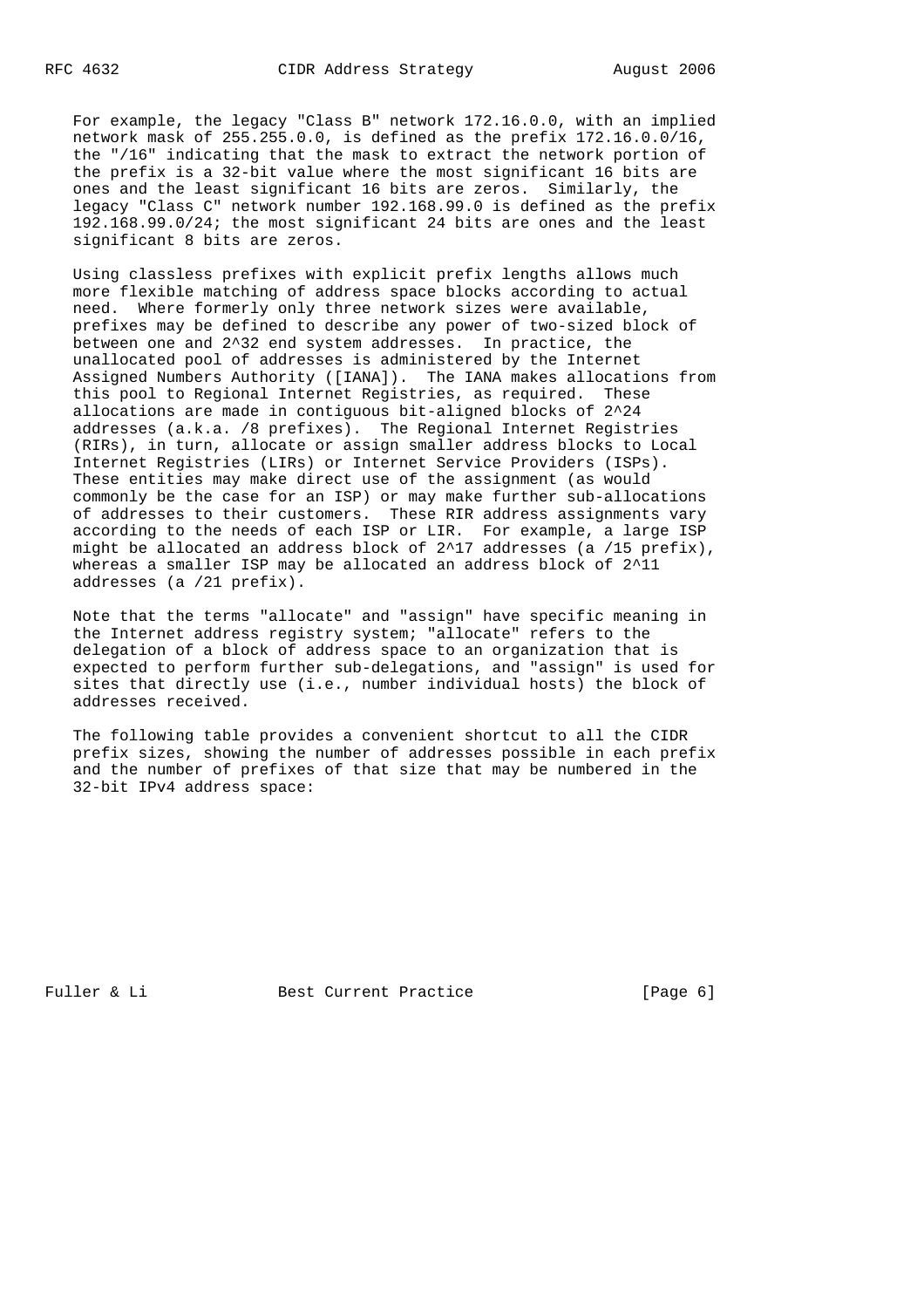| notation   | addrs/block | # blocks       |                  |
|------------|-------------|----------------|------------------|
| n.n.n.n/32 | 1           | 4294967296     | "host route"     |
| n.n.n.x/31 | 2           | 2147483648     | "p2p link"       |
| n.n.n.x/30 | 4           | 1073741824     |                  |
| n.n.n.x/29 | 8           | 536870912      |                  |
| n.n.n.x/28 | 16          | 268435456      |                  |
| n.n.n.x/27 | 32          | 134217728      |                  |
| n.n.n.x/26 | 64          | 67108864       |                  |
| n.n.n.x/25 | 128         | 33554432       |                  |
| n.n.n.0/24 | 256         | 16777216       | legacy "Class C" |
| n.n.x.0/23 | 512         | 8388608        |                  |
| n.n.x.0/22 | 1024        | 4194304        |                  |
| n.n.x.0/21 | 2048        | 2097152        |                  |
| n.n.x.0/20 | 4096        | 1048576        |                  |
| n.n.x.0/19 | 8192        | 524288         |                  |
| n.n.x.0/18 | 16384       | 262144         |                  |
| n.n.x.0/17 | 32768       | 131072         |                  |
| n.n.0.0/16 | 65536       | 65536          | legacy "Class B" |
| n.x.0.0/15 | 131072      | 32768          |                  |
| n.x.0.0/14 | 262144      | 16384          |                  |
| n.x.0.0/13 | 524288      | 8192           |                  |
| n.x.0.0/12 | 1048576     | 4096           |                  |
| n.x.0.0/11 | 2097152     | 2048           |                  |
| n.x.0.0/10 | 4194304     | 1024           |                  |
| n.x.0.0/9  | 8388608     | 512            |                  |
| n.0.0.0/8  | 16777216    | 256            | legacy "Class A" |
| x.0.0.0/7  | 33554432    | 128            |                  |
| x.0.0.0/6  | 67108864    | 64             |                  |
| x.0.0.0/5  | 134217728   | 32             |                  |
| x.0.0.0/4  | 268435456   | 16             |                  |
| x.0.0.0/3  | 536870912   | 8              |                  |
| x.0.0.0/2  | 1073741824  | $\,4$          |                  |
| x.0.0.0/1  | 2147483648  | $\overline{a}$ |                  |
| 0.0.0.0/0  | 4294967296  | $\mathbf{1}$   | "default route"  |

 n is an 8-bit decimal octet value. Point-to-point links are discussed in more detail in [RFC3021].

 x is a 1- to 7-bit value, based on the prefix length, shifted into the most significant bits of the octet and converted into decimal form; the least significant bits of the octet are zero.

Fuller & Li Best Current Practice [Page 7]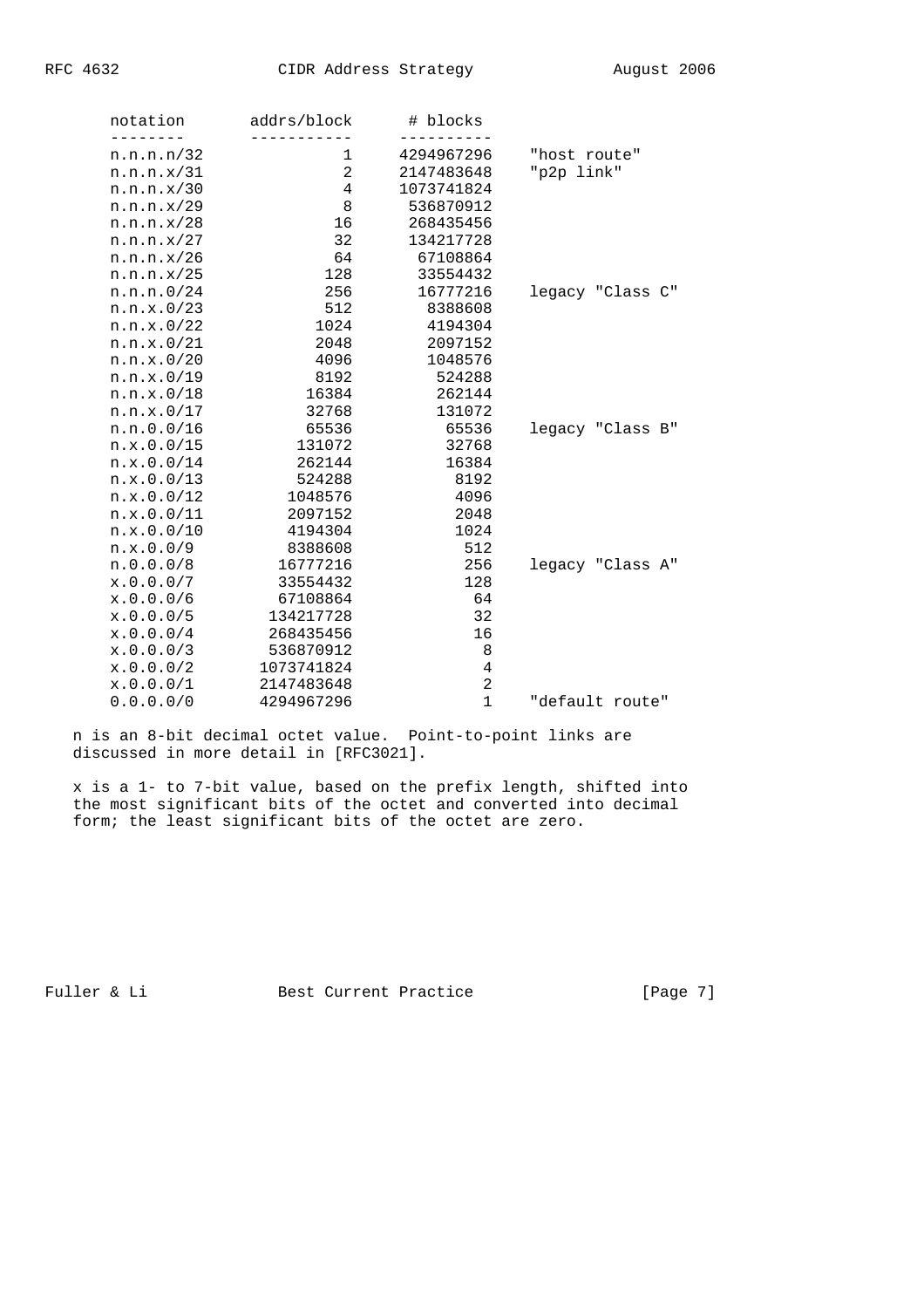In practice, prefixes of length shorter than 8 have not been allocated or assigned to date, although routes to such short prefixes may exist in routing tables if or when aggressive aggregation is performed. As of the writing of this document, no such routes are seen in the global routing system, but operator error and other events have caused some of them (i.e., 128.0.0.0/1 and 192.0.0.0/2) to be observed in some networks at some times in the past.

# 4. Address Assignment and Routing Aggregation

 Classless addressing and routing was initially developed primarily to improve the scaling properties of routing on the global Internet. Because the scaling of routing is very tightly coupled to the way that addresses are used, deployment of CIDR had implications for the way in which addresses were assigned.

4.1. Aggregation Efficiency and Limitations

 The only commonly understood method for reducing routing state on a packet-switched network is through aggregation of information. For CIDR to succeed in reducing the size and growth rate of the global routing system, the IPv4 address assignment process needed to be changed to make possible the aggregation of routing information along topological lines. Since, in general, the topology of the network is determined by the service providers who have built it, topologically significant address assignments are necessarily service-provider oriented.

 Aggregation is simple for an end site that is connected to one service provider: it uses address space assigned by its service provider, and that address space is a small piece of a larger block allocated to the service provider. No explicit route is needed for the end site; the service provider advertises a single aggregate route for the larger block. This advertisement provides reachability and routeability for all the customers numbered in the block.

 There are two, more complex, situations that reduce the effectiveness of aggregation:

 o An organization that is multi-homed. Because a multi-homed organization must be advertised into the system by each of its service providers, it is often not feasible to aggregate its routing information into the address space of any one of those providers. Note that the organization still may receive its address assignment out of a service provider's address space (which has other advantages), but that a route to the organization's prefix is, in the most general case, explicitly advertised by all of its service providers. For this reason, the

Fuller & Li Best Current Practice [Page 8]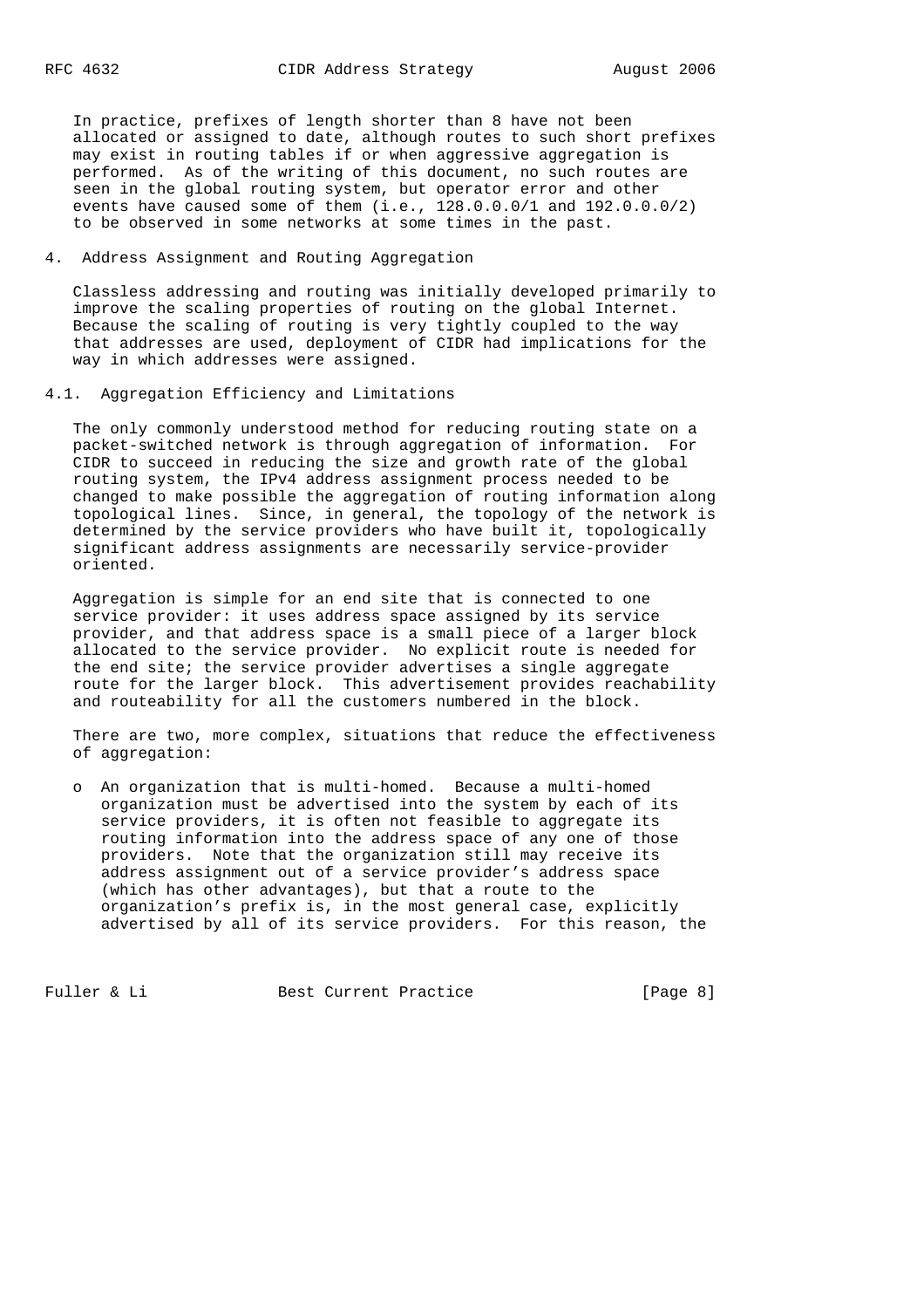global routing cost for a multi-homed organization is generally the same as it was prior to the adoption of CIDR. A more detailed consideration of multi-homing practices can be found in [RFC4116].

 o An organization that changes service provider but does not renumber. This has the effect of "punching a hole" in one of the original service provider's aggregated route advertisements. CIDR handles this situation by requiring that the newer service provider to advertise a specific advertisement for the re-homed organization; this advertisement is preferred over provider aggregates because it is a longer match. To maintain efficiency of aggregation, it is recommended that an organization that changes service providers plan eventually to migrate its network into a an prefix assigned from its new provider's address space. To this end, it is recommended that mechanisms to facilitate such migration, such as dynamic host address assignment that uses [RFC2131]), be deployed wherever possible, and that additional protocol work be done to develop improved technology for renumbering.

 Note that some aggregation efficiency gain can still be had for multi-homed sites (and, in general, for any site composed of multiple, logical IPv4 networks); by allocating a contiguous power of-two block address space to the site (as opposed to multiple, independent prefixes), the site's routing information may be aggregated into a single prefix. Also, since the routing cost associated with assigning a multi-homed site out of a service provider's address space is no greater than the old method of sequential number assignment by a central authority, it makes sense to assign all end-site address space out of blocks allocated to service providers.

 It is also worthwhile to mention that since aggregation may occur at multiple levels in the system, it may still be possible to aggregate these anomalous routes at higher levels of whatever hierarchy may be present. For example, if a site is multi-homed to two relatively small providers that both obtain connectivity and address space from the same large provider, then aggregation by the large provider of routes from the smaller networks will include all routes to the multi-homed site. The feasibility of this sort of second-level aggregation depends on whether topological hierarchy exists among a site, its directly-connected providers, and other providers to which they are connected; it may be practical in some regions of the global Internet but not in others.

Fuller & Li Best Current Practice [Page 9]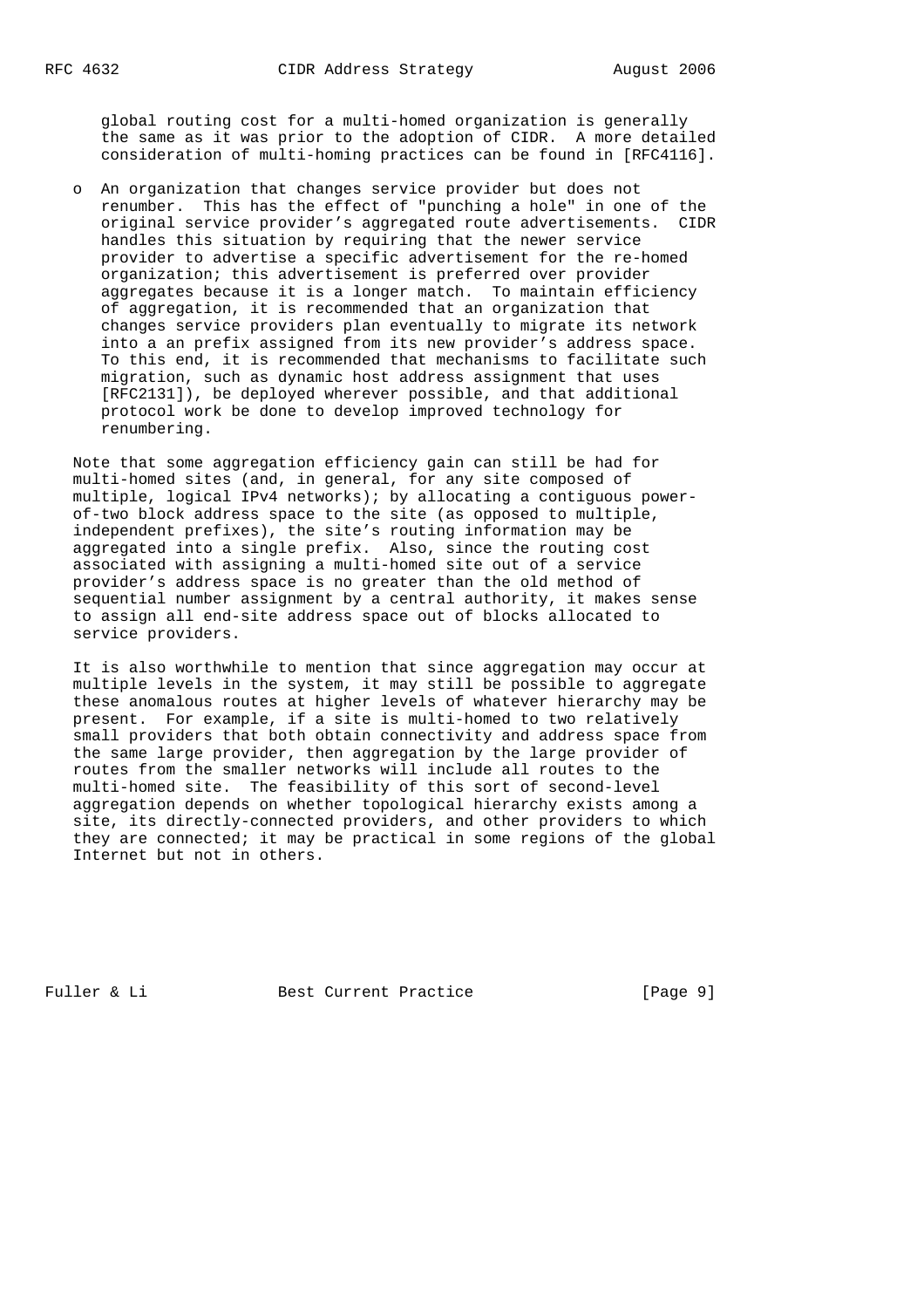Note: In the discussion and examples that follow, prefix notation is used to represent routing destinations. This is used for illustration only and does not require that routing protocols use this representation in their updates.

4.2. Distributed Assignment of Address Space

 In the early days of the Internet, IPv4 address space assignment was performed by the central Network Information Center (NIC). Class A/B/C network numbers were assigned in essentially arbitrary order, roughly according to the size of the organizations that requested them. All assignments were recorded centrally, and no attempt was made to assign network numbers in a manner that would allow routing aggregation.

 When CIDR was originally deployed, the central assignment authority continued to exist but changed its procedures to assign large blocks of "Class C" network numbers to each service provider. Each service provider, in turn, assigned bitmask-oriented subsets of the provider's address space to each customer. This worked reasonably well, as long as the number of service providers was relatively small and relatively constant, but it did not scale well, as the number of service providers grew at a rapid rate.

 As the Internet started to expand rapidly in the 1990s, it became clear that a single, centralized address assignment authority was problematic. This function began being de-centralized when address space assignment for European Internet sites was delegated in bit aligned blocks of 16777216 addresses (what CIDR would later define as a /8) to the RIPE NCC ([RIPE]), effectively making it the first of the RIRs. Since then, address assignment has been formally distributed as a hierarchical function with IANA, the RIRs, and the service providers. Removing the bottleneck of a single organization having responsibility for the global Internet address space greatly improved the efficiency and response time for new assignments.

 Hierarchical delegation of addresses in this manner implies that sites with addresses assigned out of a given service provider are, for routing purposes, part of that service provider and will be routed via its infrastructure. This implies that routing information about multi-homed organizations (i.e., organizations connected to more than one network service provider) will still need to be known by higher levels in the hierarchy.

 A historical perspective on these issues is described in [RFC1518]. Additional discussion may also be found in [RFC3221].

Fuller & Li Best Current Practice [Page 10]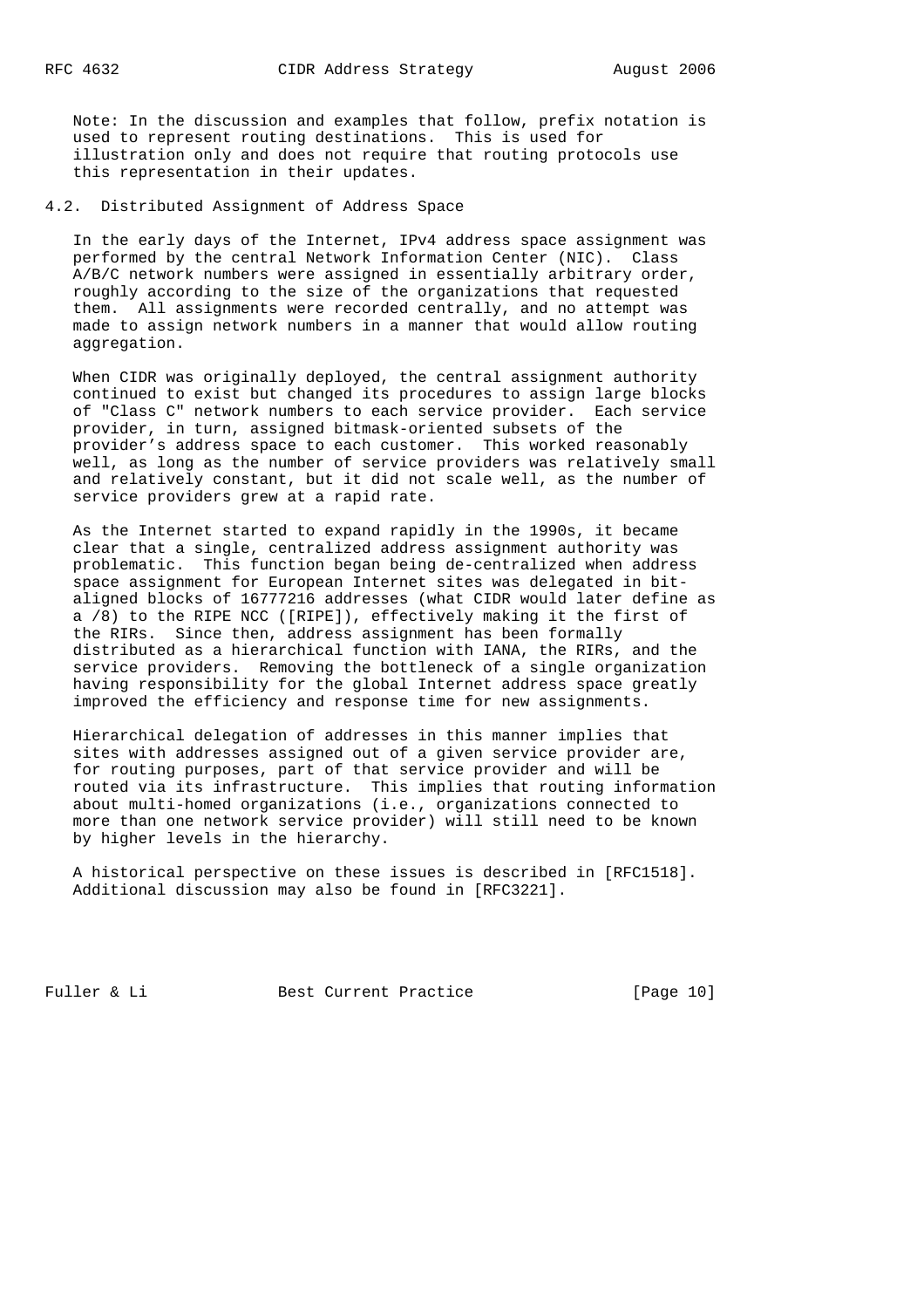#### 5. Routing Implementation Considerations

 With the change from classful network numbers to classless prefixes, it is not possible to infer the network mask from the initial bit pattern of an IPv4 address. This has implications for how routing information is stored and propagated. Network masks or prefix lengths must be explicitly carried in routing protocols. Interior routing protocols, such as OSPF [RFC2328], Intermediate System to Intermediate System (IS-IS) [RFC1195], RIPv2 [RFC2453], and Cisco Enhanced Interior Gateway Routing Protocol (EIGRP), and the BGP4 exterior routing protocol [RFC4271], all support this functionality, having been developed or modified as part of the deployment of classless inter-domain routing during the 1990s.

 Older interior routing protocols, such as RIP [RFC1058], HELLO, and Cisco Interior Gateway Routing Protocol (IGRP), and older exterior routing protocols, such as Exterior Gateway Protocol (EGP) [RFC904], do not support explicit carriage of prefix length/mask and thus cannot be effectively used on the Internet other than in very limited stub configurations. Although their use may be appropriate in simple legacy end-site configurations, they are considered obsolete and should NOT be used in transit networks connected to the global Internet.

 Similarly, routing and forwarding tables in layer-3 network equipment must be organized to store both prefix and prefix length or mask. Equipment that organizes its routing/forwarding information according to legacy Class A/B/C network/subnet conventions cannot be expected to work correctly on networks connected to the global Internet; use of such equipment is not recommended. Fortunately, very little such equipment is in use today.

5.1. Rules for Route Advertisement

- 1. Forwarding in the Internet is done on a longest-match basis. This implies that destinations that are multi-homed relative to a routing domain must always be explicitly announced into that routing domain (i.e., they cannot be summarized). If a network is multi-homed, all of its paths into a routing domain that is "higher" in the hierarchy of networks must be known to the "higher" network).
- 2. A router that generates an aggregate route for multiple, more specific routes must discard packets that match the aggregate route, but not any of the more-specific routes. In other words, the "next hop" for the aggregate route should be the null destination. This is necessary to prevent forwarding loops when some addresses covered by the aggregate are not reachable.

Fuller & Li Best Current Practice [Page 11]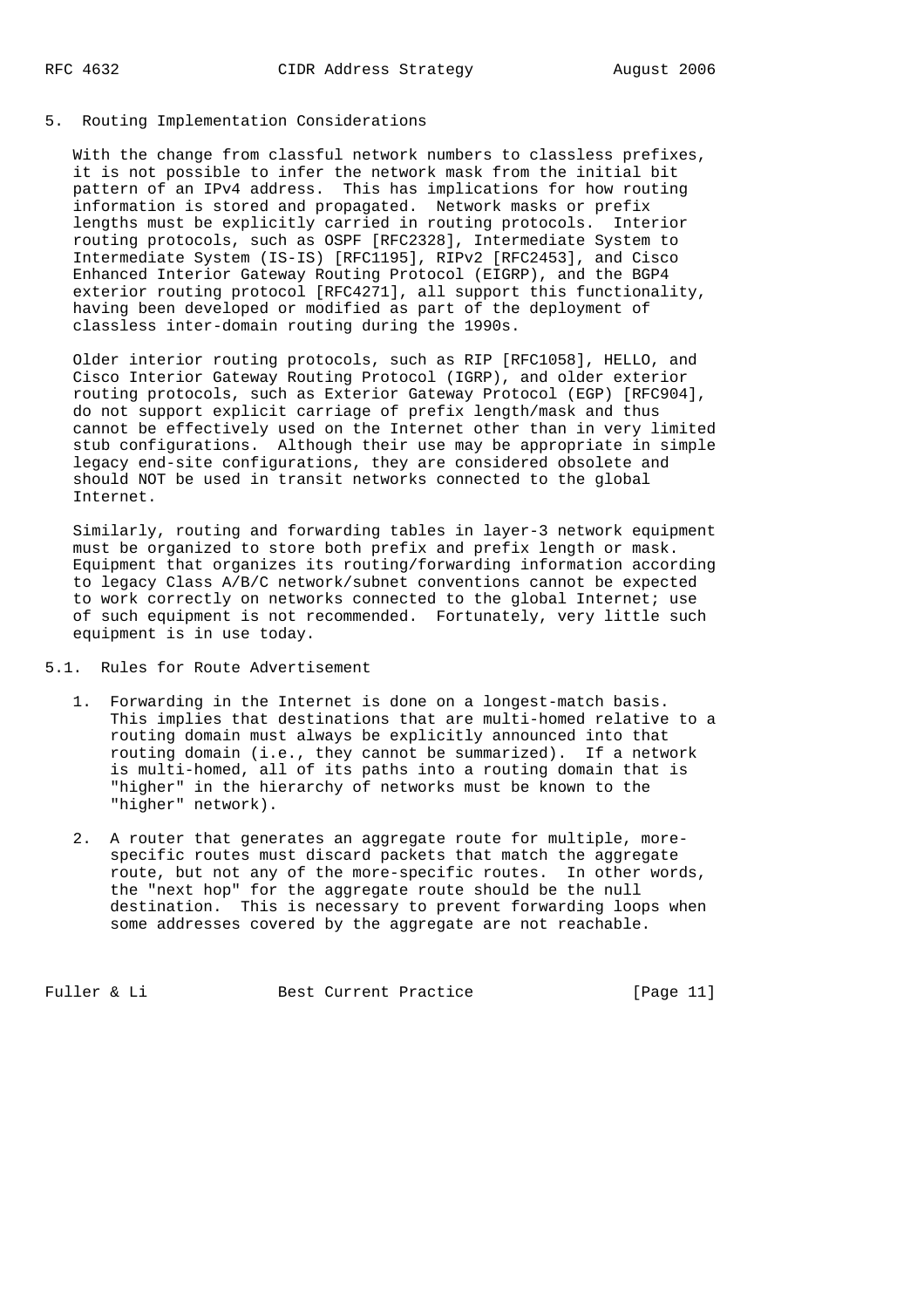Note that during failures, partial routing of traffic to a site that takes its address space from one service provider but that is actually reachable only through another (i.e., the case of a site that has changed service providers) may occur because such traffic will be forwarded along the path advertised by the aggregated route. Rule #2 will prevent packet misdelivery by causing such traffic to be discarded by the advertiser of the aggregated route, but the output of "traceroute" and other similar tools will suggest that a problem exists within that network rather than in the network that is no longer advertising the more-specific prefix. This may be confusing to those trying to diagnose connectivity problems; see the example in Section 6.2 for details. A solution to this perceived "problem" is beyond the scope of this document; it lies with better education of the user/operator community, not in routing technology.

 An implementation following these rules should also be generalized, so that an arbitrary network number and mask are accepted for all routing destinations. The only outstanding constraint is that the mask must be left contiguous. Note that the degenerate route to prefix 0.0.0.0/0 is used as a default route and MUST be accepted by all implementations. Further, to protect against accidental advertisements of this route via the inter-domain protocol, this route should only be advertised to another routing domain when a router is explicitly configured to do so, never as a non-configured, "default" option.

## 5.2. How the Rules Work

 Rule #1 guarantees that the forwarding algorithm used is consistent across routing protocols and implementations. Multi-homed networks are always explicitly advertised by every service provider through which they are routed, even if they are a specific subset of one service provider's aggregate (if they are not, they clearly must be explicitly advertised). It may seem as if the "primary" service provider could advertise the multi-homed site implicitly as part of its aggregate, but longest-match forwarding causes this not to work. More details are provided in [RFC4116].

 Rule #2 guarantees that no routing loops form due to aggregation. Consider a site that has been assigned 192.168.64/19 by its "parent" provider, which has 192.168.0.0/16. The "parent" network will advertise 192.168.0.0/16 to the "child" network. If the "child" network were to lose internal connectivity to 192.168.65.0/24 (which is part of its aggregate), traffic from the "parent" to the to the "child" destined for 192.168.65.1 will follow the "child's" advertised route. When that traffic gets to the "child", however, the child \*must not\* follow the route 192.168.0.0/16 back up to the "parent", since that would result in a forwarding loop. Rule #2 says

Fuller & Li Best Current Practice [Page 12]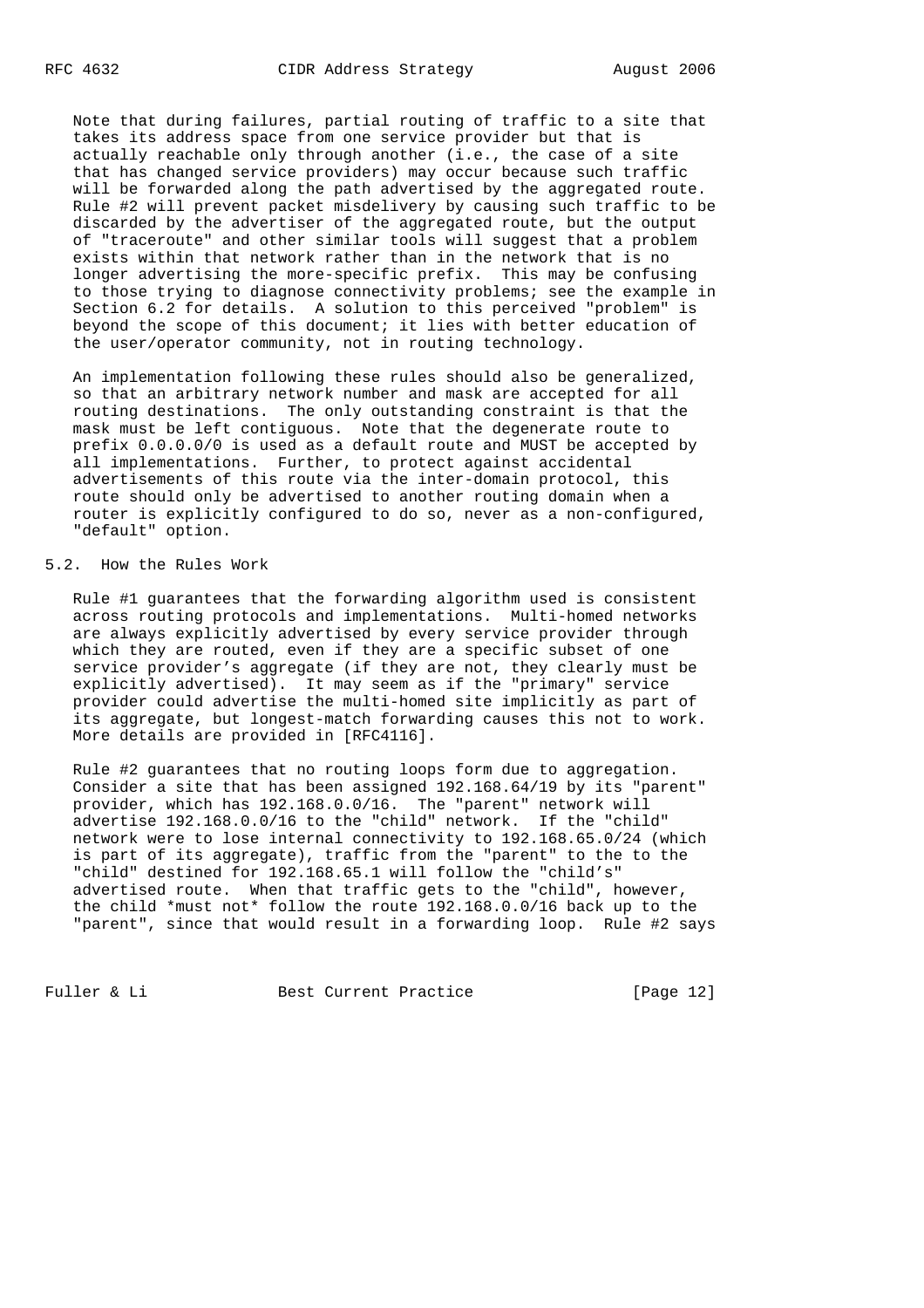that the "child" may not follow a less-specific route for a destination that matches one of its own aggregated routes (typically, this is implemented by installing a "discard" or "null" route for all aggregated prefixes that one network advertises to another). Note that handling of the "default" route (0.0.0.0/0) is a special case of this rule; a network must not follow the default to destinations that are part of one of its aggregated advertisements.

5.3. A Note on Prefix Filter Formats

 Systems that process route announcements must be able to verify that information that they receive is acceptable according to policy rules. Implementations that filter route advertisements must allow masks or prefix lengths in filter elements. Thus, filter elements that formerly were specified as

 accept 172.16.0.0 accept 172.25.120.0.0 accept 172.31.0.0 deny 10.2.0.0 accept 10.0.0.0

now look something like this:

 accept 172.16.0.0/16 accept 172.25.0.0/16 accept 172.31.0.0/16 deny 10.2.0.0/16 accept 10.0.0.0/8

 This is merely making explicit the network mask that was implied by the Class A/B/C classification of network numbers. It is also useful to enhance filtering capability to allow the match of a prefix and all more-specific prefixes with the same bit pattern; fortunately, this functionality has been implemented by most vendors of equipment used on the Internet.

5.4. Responsibility for and Configuration of Aggregation

 Under normal circumstances, a routing domain (or "Autonomous System") that has been allocated or assigned a set of prefixes has sole responsibility for aggregation of those prefixes. In the usual case, the AS will install configuration in one or more of its routers to generate aggregate routes based on more-specific routes known to its internal routing system. These aggregate routes are advertised into the global routing system by the border routers for the routing domain. The more-specific internal routes that overlap with the aggregate routes should not be advertised globally. In some cases,

Fuller & Li Best Current Practice [Page 13]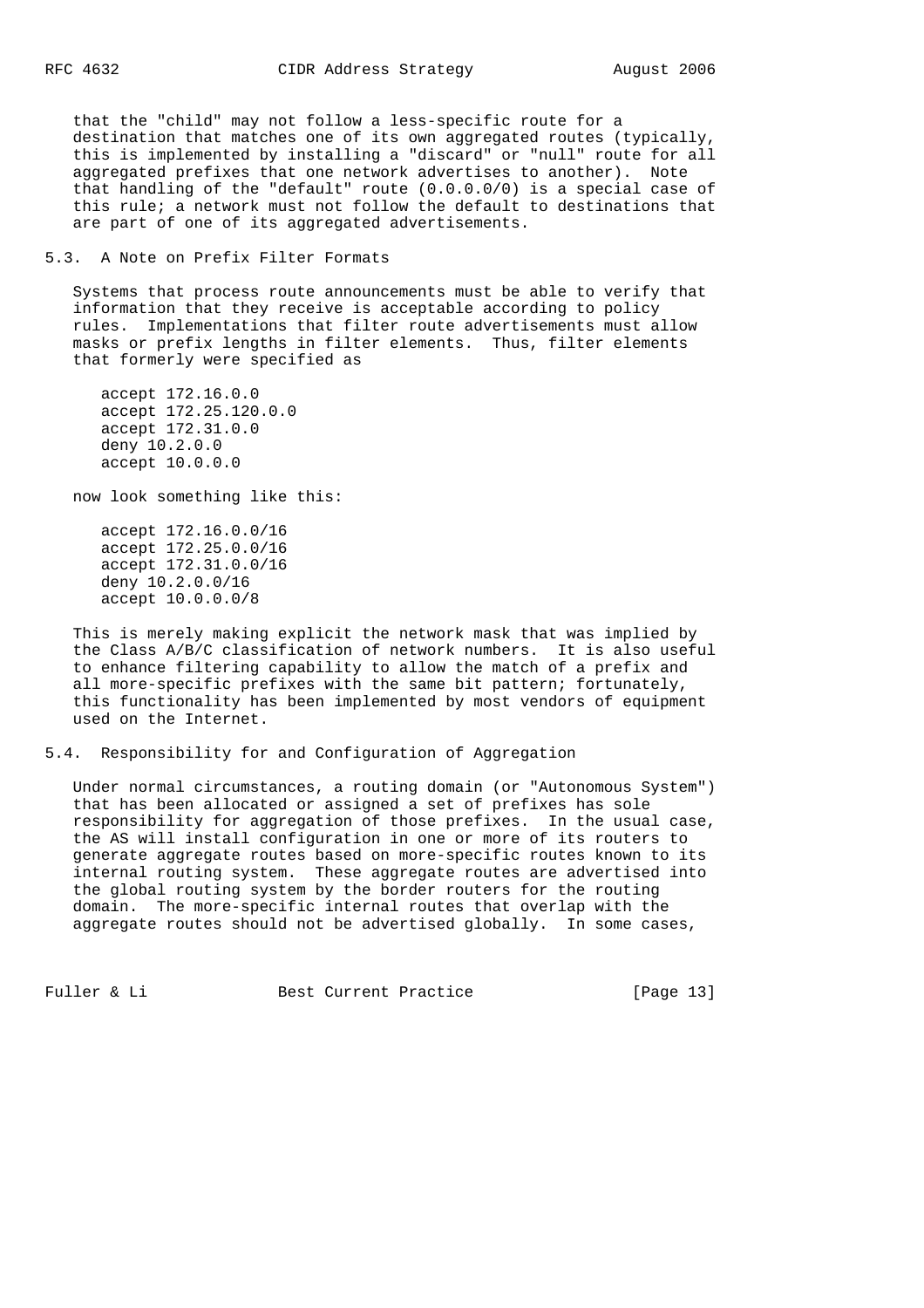an AS may wish to delegate aggregation responsibility to another AS (for example, a customer may wish for its service provider to generate aggregated routing information on its behalf); in such cases, aggregation is performed by a router in the second AS according to the routes that it receives from the first, combined with configured policy information describing how those routes should be aggregated.

 Note that one provider may choose to perform aggregation on the routes it receives from another without explicit agreement; this is termed "proxy aggregation". This can be a useful tool for reducing the amount of routing state that an AS must carry and propagate to its customers and neighbors. However, proxy aggregation can also create unintended consequences in traffic engineering. Consider what happens if both AS 2 and 3 receive routes from AS 1 but AS 2 performs proxy aggregation while AS 3 does not. Other ASes that receive transit routing information from both AS 2 and AS 3 will see an inconsistent view of the routing information originated by AS 1. This may cause an unexpected shift of traffic toward AS 1 through AS 3 for AS 3's customers and any others receiving transit routes from AS 3. Because proxy aggregation can cause unanticipated consequences for parts of the Internet that have no relationship with either the source of the aggregated routes or the party providing aggregation, it should be used with extreme caution.

 Configuration of the routes to be combined into aggregates is an implementation of routing policy and requires some manually maintained information. As an addition to the information that must be maintained for a set of routeable prefixes, aggregation configuration is typically just a line or two defining the range of the block of IPv4 addresses to be aggregated. A site performing its own aggregation is doing so for address blocks that it has been assigned; a site performing aggregation on behalf of another knows this information because of an agreement to delegate aggregation. Assuming that the best common practice for network administrators is to exchange lists of prefixes to accept from each other, configuration of aggregation information does not introduce significant additional administrative overhead.

Fuller & Li Best Current Practice [Page 14]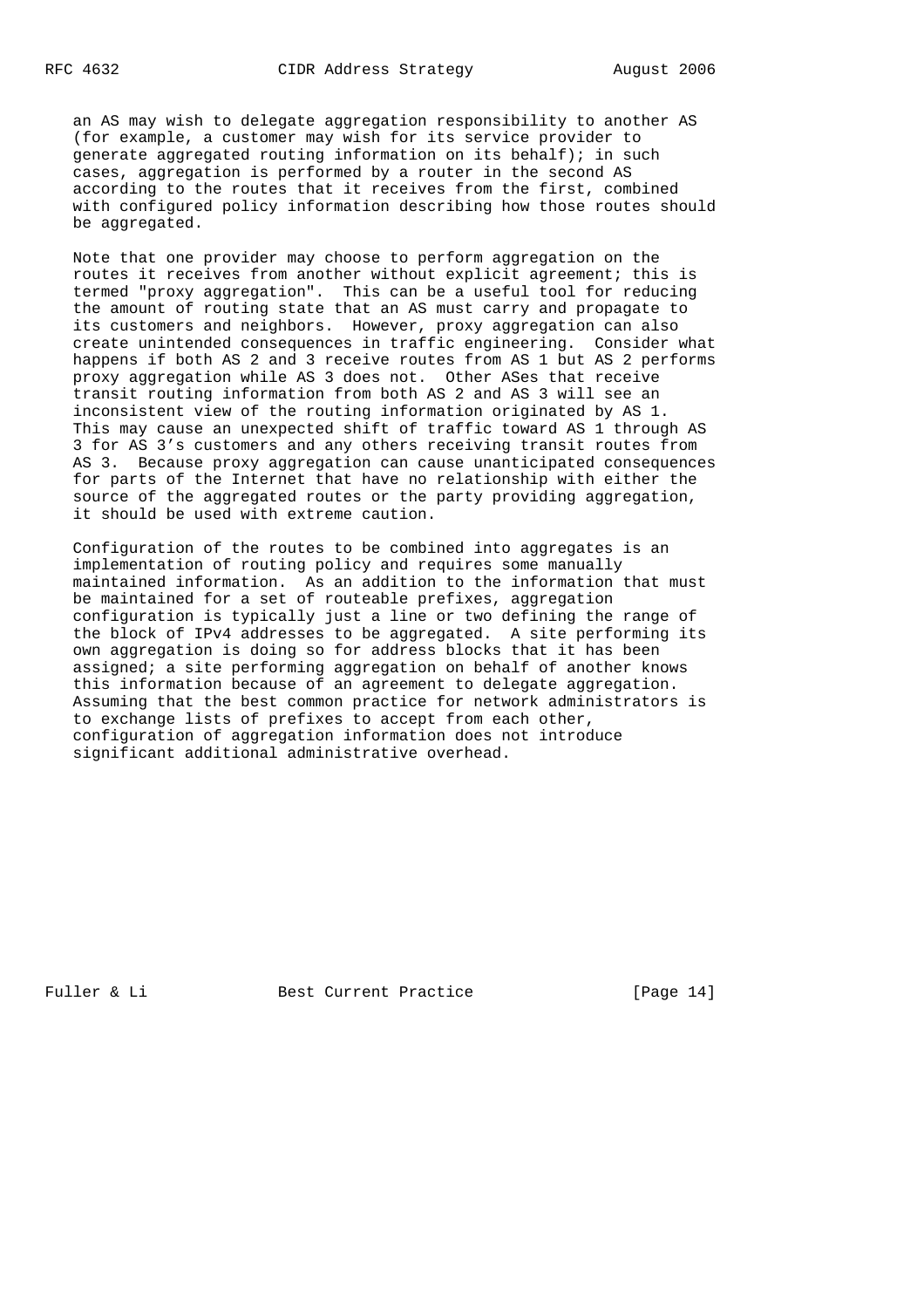The generation of an aggregate route is usually specified either statically or in response to learning an active dynamic route for a prefix contained within the aggregate route. If such dynamic aggregate route advertisement is done, care should be taken that routes are not excessively added or withdrawn (known as "route flapping"). In general, a dynamic aggregate route advertisement is added when at least one component of the aggregate becomes reachable and it is withdrawn only when all components become unreachable. Properly configured, aggregated routes are more stable than non aggregated routes and thus improve global routing stability.

 Implementation note: Aggregation of the "Class D" (multicast) address space is beyond the scope of this document.

5.5. Route Propagation and Routing Protocol Considerations

 Prior to the original deployment of CIDR, common practice was to propagate routes learned via exterior routing protocols (i.e., EGP or BGP) through a site's interior routing protocol (typically, OSPF, IS-IS, or RIP). This was done to ensure that consistent and correct exit points were chosen for traffic to be sent to a destination learned through those protocols. Four evolutionary effects -- the advent of CIDR, explosive growth of global routing state, widespread adoption of BGP4, and a requirement to propagate full path information -- have combined to deprecate that practice. To ensure proper path propagation and prevent inter-AS routing inconsistency (BGP4's loop detection/prevention mechanism requires full path propagation), transit networks must use internal BGP (iBGP) for carrying routes learned from other providers both within and through their networks.

6. Example of New Address Assignments and Routing

6.1. Address Delegation

 Consider the block of 524288 (2^19) addresses, beginning with 10.24.0.0 and ending with 10.31.255.255, allocated to a single network provider, "PA". This is equivalent in size to a block of 2048 legacy "Class C" network numbers (or /24s). A classless route to this block would be described as 10.24.0.0 with a mask of 255.248.0.0 and the prefix 10.24.0.0/13.

 Assume that this service provider connects six sites in the following order (significant because it demonstrates how temporary "holes" may form in the service provider's address space):

Fuller & Li Best Current Practice [Page 15]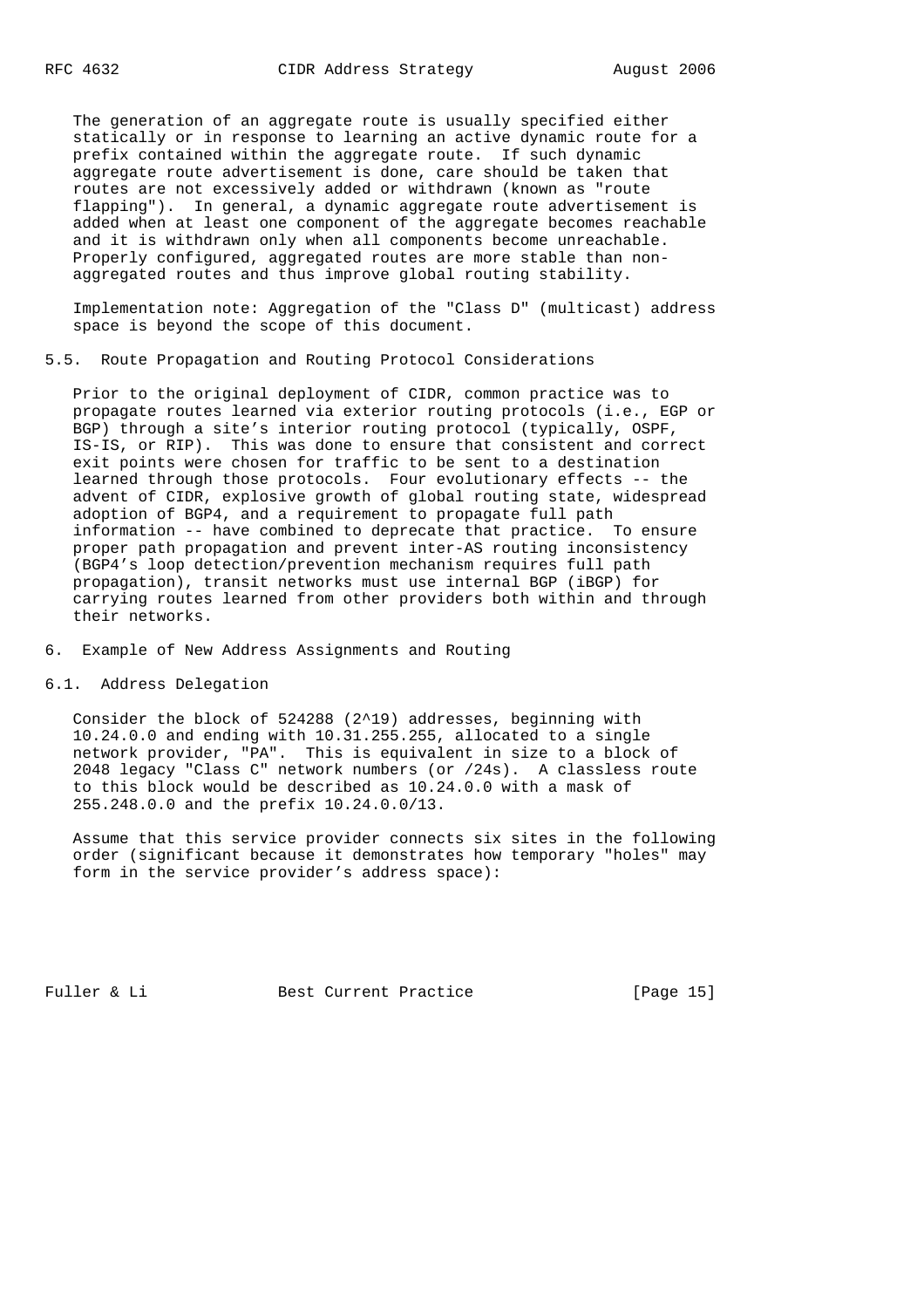o "C1", requiring fewer than 2048 addresses (/21 or 8 x /24)

o "C2", requiring fewer than 4096 addresses (/20 or 16 x /24)

o "C3", requiring fewer than 1024 addresses (/22 or 4 x /24)

o "C4", requiring fewer than 1024 addresses (/22 or 4 x /24)

o "C5", requiring fewer than 512 addresses  $(23$  or  $2 \times 24)$ 

o "C6", requiring fewer than 512 addresses (/23 or 2 x /24)

 In all cases, the number of IPv4 addresses "required" by each site is assumed to allow for significant growth. The service provider delegates its address space as follows:

- o C1. assign 10.24.0 through 10.24.7. This block of networks is described by the route 10.24.0.0/21 (mask 255.255.248.0).
- o C2. Assign 10.24.16 through 10.24.31. This block is described by the route 10.24.16.0/20 (mask 255.255.240.0).
- o C3. Assign 10.24.8 through 10.24.11. This block is described by the route 10.24.8.0/22 (mask 255.255.252.0).
- o C4. Assign 10.24.12 through 10.24.15. This block is described by the route 10.24.12.0/22 (mask 255.255.252.0).
- o C5. Assign 10.24.32 and 10.24.33. This block is described by the route 10.24.32.0/23 (mask 255.255.254.0).
- o C6. Assign 10.24.34 and 10.24.35. This block is described by the route 10.24.34.0/23 (mask 255.255.254.0).

 These six sites should be represented as six prefixes of varying size within the provider's IGP. If, for some reason, the provider uses an obsolete IGP that doesn't support classless routing or variable length subnets, then explicit routes for all /24s will have to be carried.

 To make this example more realistic, assume that C4 and C5 are multi homed through some other service provider, "PB". Further assume the existence of a site, "C7", that was originally connected to "RB" but that has moved to "PA". For this reason, it has a block of network numbers that are assigned out PB's block of (the next) 2048 x /24.

Fuller & Li Best Current Practice [Page 16]

o C7. Assign 10.32.0 through 10.32.15. This block is described by the route 10.32.0.0/20 (mask 255.255.240.0).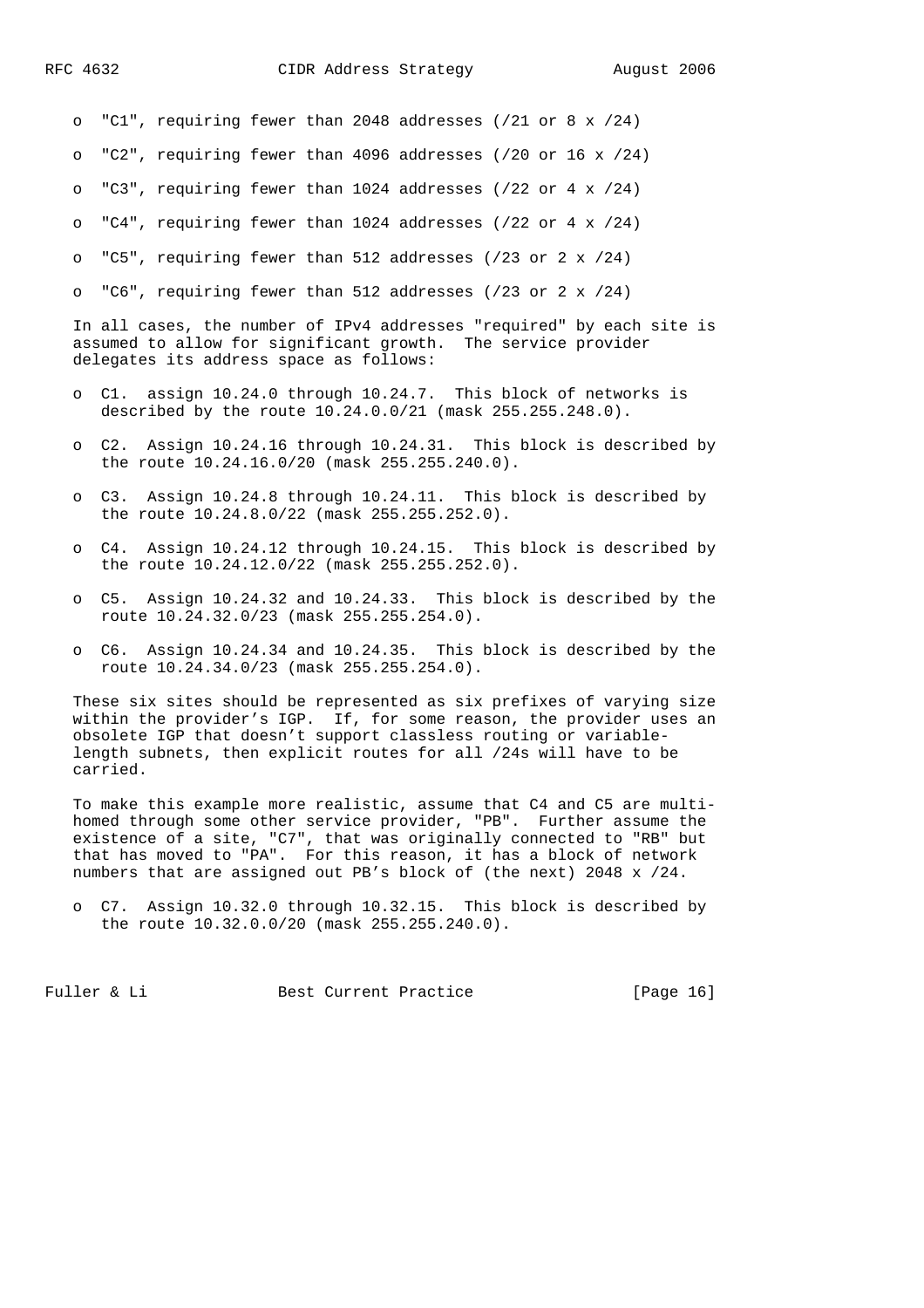For the multi-homed sites, assume that C4 is advertised as primary via "RA" and secondary via "RB"; and that C5 is primary via "RB" and secondary via "RA". In addition, assume that "RA" and "RB" are both connected to the same transit service provider, "BB".

Graphically, this topology looks something like this:



#### 6.2. Routing Advertisements

 To follow rule #1, PA will need to advertise the block of addresses that it was given and C7. Since C4 is multi-homed and primary through PA, it must also be advertised. C5 is multi-homed and primary through PB. In principle (and in the example above), it need not be advertised, since longest match by PB will automatically select PB as primary and the advertisement of PA's aggregate will be used as a secondary. In actual practice, C5 will normally be advertised via both providers.

Advertisements from "PA" to "BB" will be

| $10.24.12.0/22$ primary | (advertises C4)              |  |  |
|-------------------------|------------------------------|--|--|
| $10.32.0.0/20$ primary  | (advertises C7)              |  |  |
| $10.24.0.0/13$ primary  | (advertises remainder of PA) |  |  |

Fuller & Li Best Current Practice [Page 17]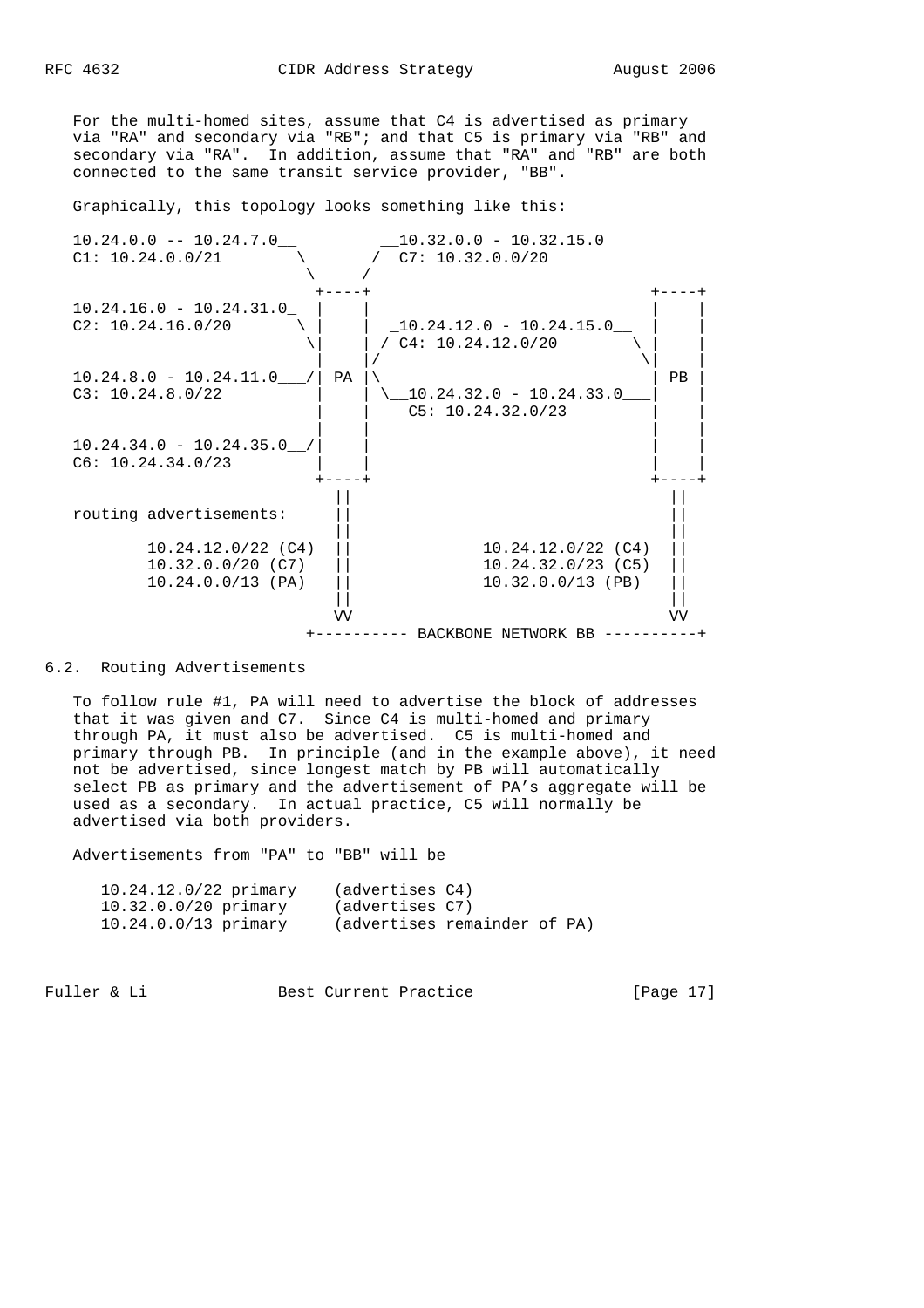For PB, the advertisements must also include C4 and C5, as well as its block of addresses.

Advertisements from "PB" to "BB" will be

| $10.24.12.0/22$ secondary (advertises $C4$ ) |                              |  |  |
|----------------------------------------------|------------------------------|--|--|
| $10.24.32.0/23$ primary                      | (advertises C5)              |  |  |
| $10.32.0.0/13$ primary                       | (advertises remainder of RB) |  |  |

 To illustrate the problem diagnosis issue mentioned in Section 5.1, consider what happens if PA loses connectivity to C7 (the site that is assigned out of PB's space). In a stateful protocol, PA will announce to BB that 10.32.0.0/20 has become unreachable. Now, when BB flushes this information out of its routing table, any future traffic sent through it for this destination will be forwarded to PB (where it will be dropped according to Rule #2) by virtue of PB's less-specific match, 10.32.0.0/13. Although this does not cause an operational problem (C7 is unreachable in any case), it does create some extra traffic across "BB" (and may also prove confusing to someone trying to debug the outage with "traceroute"). A mechanism to cache such unreachable state might be nice, but it is beyond the scope of this document.

7. Domain Name Service Considerations

 One aspect of Internet services that was notably affected by the move to CIDR was the mechanism used for address-to-name translation: the IN-ADDR.ARPA zone of the domain system. Because this zone is delegated on octet boundaries only, the move to an address assignment plan that uses bitmask-oriented addressing caused some increase in work for those who maintain parts of the IN-ADDR.ARPA zone.

 A description of techniques to populate the IN-ADDR.ARPA zone when and used address that blocks that do not align to octet boundaries is described in [RFC2317].

8. Transition to a Long-Term Solution

 CIDR was designed to be a short-term solution to the problems of routing state and address depletion on the IPv4 Internet. It does not change the fundamental Internet routing or addressing architectures. It is not expected to affect any plans for transition to a more long-term solution except, perhaps, by delaying the urgency of developing such a solution.

Fuller & Li Best Current Practice [Page 18]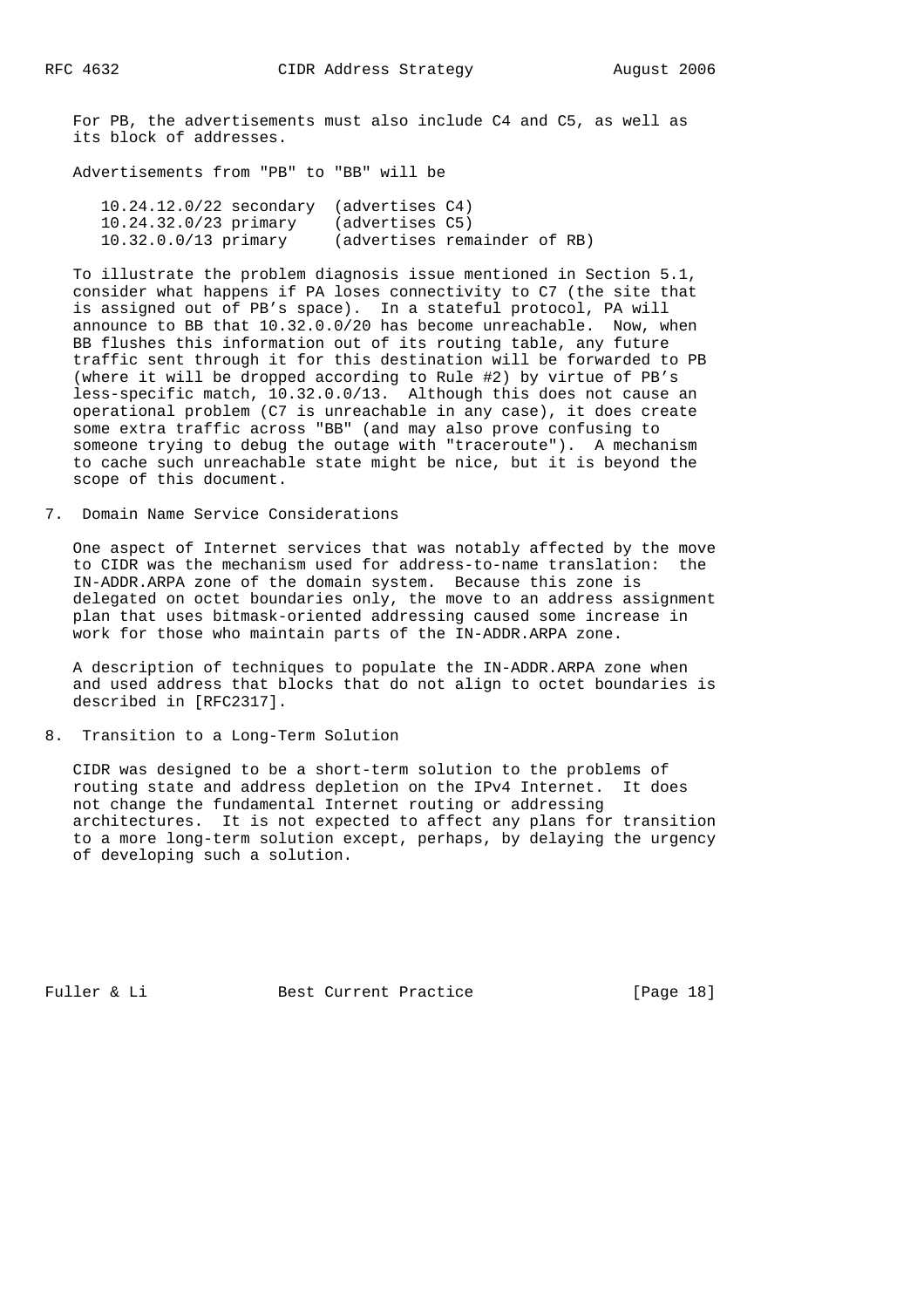9. Analysis of CIDR's Effect on Global Routing State

 When CIDR was first proposed in the early 1990s, the original authors made some observations about the growth rate of global routing state and offered projections on how CIDR deployment would, hopefully, reduce what appeared to be exponential growth to a more sustainable rate. Since that deployment, an ongoing effort, called "The CIDR Report" [CRPT], has attempted to quantify and track that growth rate. What follows is a brief summary of the CIDR report as of March 2005, with an attempt to explain the various patterns and changes of growth rate that have occurred since measurements of the size of global routing state began in 1988.

 When the graph of "Active BGP Table Entries" [CBGP] is examined, there appear to be several different growth trends with distinct inflection points reflecting changes in policy and practice. The trends and events that are believed to have caused them were as follows:

- 1. Exponential growth at the far left of the graph. This represents the period of early expansion and commercialization of the former research network, from the late 1980s through approximately 1994. The major driver for this growth was a lack of aggregation capability for transit providers, and the widespread use of legacy Class C allocations for end sites. Each time a new site was connected to the global Internet, one or more new routing entries were generated.
- 2. Acceleration of the exponential trend in late 1993 and early 1994 as CIDR "supernet" blocks were first assigned by the NIC and routed as separate legacy class-C networks by service provider.
- 3. A sharp drop in 1994 as BGP4 deployment by providers allowed aggregation of the "supernet" blocks. Note that the periods of largest declines in the number of routing table entries typically correspond to the weeks following each meeting of the IETF CIDR Deployment Working Group.
- 4. Roughly linear growth from mid-1994 to early 1999 as CIDR-based address assignments were made and aggregated routes added throughout the network.
- 5. A new period of exponential growth again from early 1999 until 2001 as the "high-tech bubble" fueled both rapid expansion of the Internet, as well as a large increase in more-specific route advertisements for multi-homing and traffic engineering.

Fuller & Li Best Current Practice [Page 19]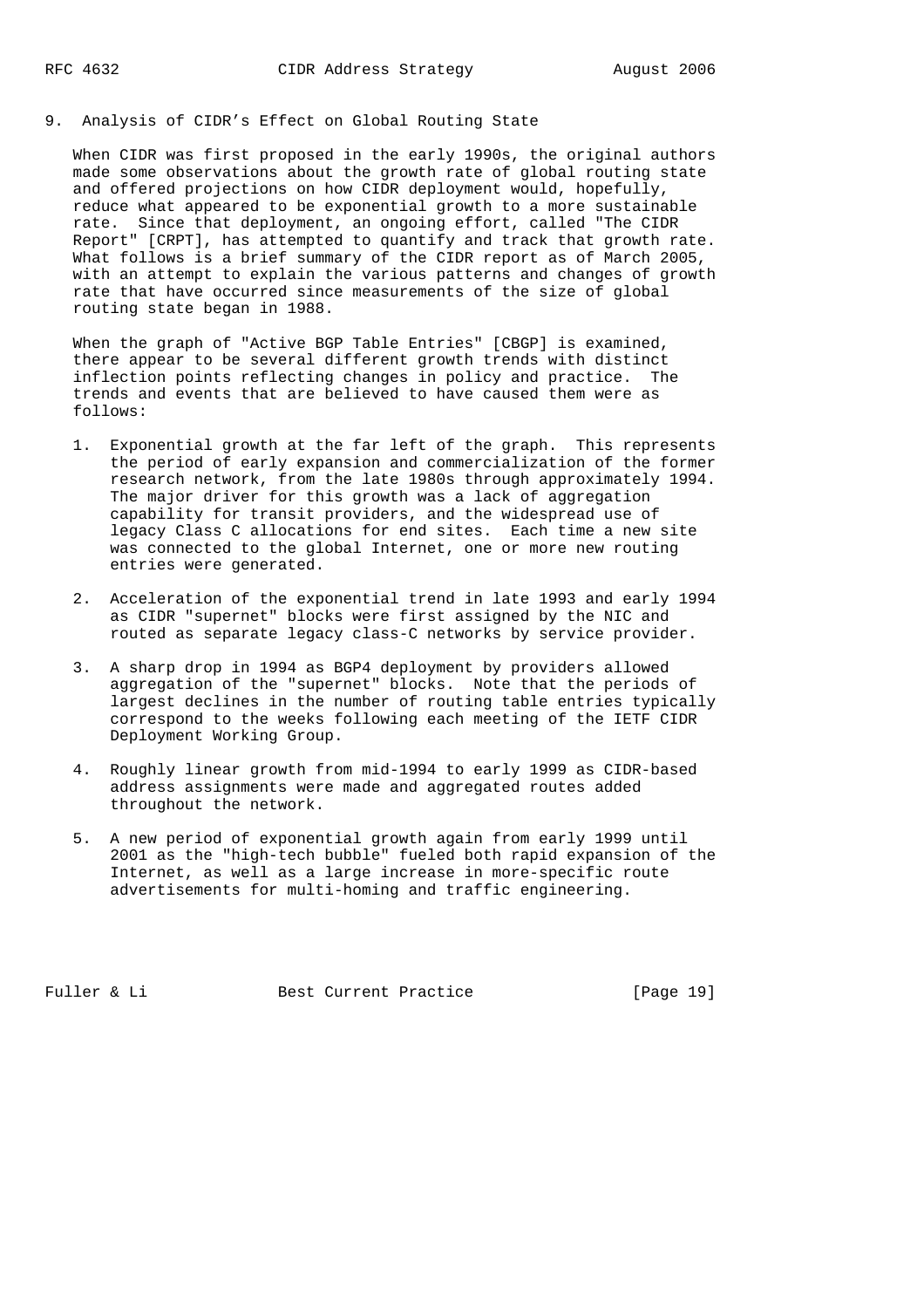- 6. Flattening of growth through 2001 caused by a combination of the "dot-com bust", which caused many organizations to cease operations, and the "CIDR police" [CPOL] work aimed at improving aggregation efficiency.
- 7. Roughly linear growth through 2002 and 2003. This most likely represents a resumption of the "normal" growth rate observed before the "bubble", as well as an end to the "CIDR Police" effort.
- 8. A more recent trend of exponential growth beginning in 2004. The best explanation would seem to be an improvement of the global economy driving increased expansion of the Internet and the continued absence of the "CIDR Police" effort, which previously served as an educational tool for new providers to improve aggregation efficiency. There have also been some cases where service providers have deliberately de-aggregated prefixes in an attempt to mitigate security problems caused by conflicting route advertisements (see Section 12). Although this behavior may solve the short-term problems seen by such providers, it is fundamentally non-scalable and quite detrimental to the community as a whole. In addition, there appear to be many providers advertising both their allocated prefixes and all the /24 components thereof, probably due to a lack of consistent current information about recommended routing configuration.
- 10. Conclusions and Recommendations

 In 1992, when CIDR was first developed, there were serious problems facing the continued growth of the Internet. Growth in routing state complexity and the rapid increase in consumption of address space made it appear that one or both problems would preclude continued growth of the Internet within a few short years.

 Deployment of CIDR, in combination with BGP4's support for carrying classless prefix routes, alleviated the short-term crisis. It was only through a concerted effort by both the equipment manufacturers and the provider community that this was achieved. The threat (and, perhaps in some cases, actual implementation of) charging networks for advertising prefixes may have offered an additional incentive to share the address space, and thus the associated costs of advertising routes to service providers.

 The IPv4 routing system architecture carries topology information based on aggregate address advertisements and a collection of more specific advertisements that are associated with traffic engineering, multi-homing, and local configuration. As of March 2005, the base aggregate address load in the routing system has some 75,000 entries.

Fuller & Li Best Current Practice [Page 20]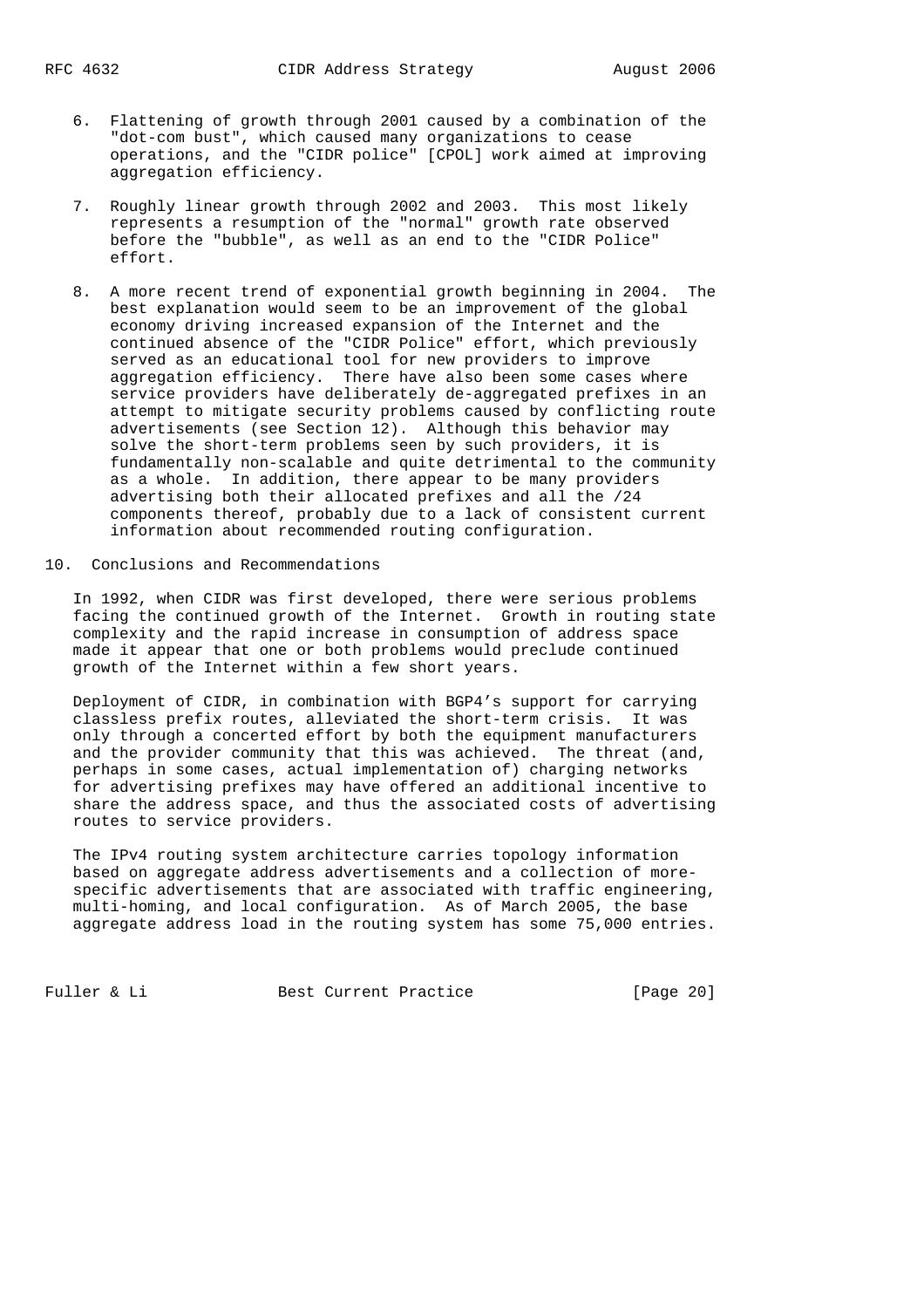Approximately 85,000 additional entries are more specific entries of this base "root" collection. There is reason to believe that many of these additional entries exist to solve problems of regional or even local scope and should not need to be globally propagated.

 An obvious question to ask is whether CIDR can continue to be a viable approach to keeping global routing state growth and address space depletion at sustainable rates. Recent measurements indicate that exponential growth has resumed, but further analysis suggests that this trend can be mitigated by a more active effort to educate service providers as to efficient aggregation strategies and proper equipment configuration. Looking farther forward, there is a clear need for better multi-homing technology that does not require global routing state for each site and for methods of performing traffic load balancing that do not require adding even more state. Without such developments and in the absence of major architectural change, aggregation is the only tool available for making routing scale in the global Internet.

11. Status Updates to CIDR Documents

 This memo renders obsolete and requests re-classification as Historic the following RFCs describing CIDR usage and deployment:

o RFC 1467: Status of CIDR Deployment in the Internet

 This Informational RFC described the status of CIDR deployment in 1993. As of 2005, CIDR has been thoroughly deployed, so this status note only provides a historical data point.

 o RFC 1481: IAB Recommendation for an Intermediate Strategy to Address the Issue of Scaling

 This very short Informational RFC described the IAB's endorsement of the use of CIDR to address scaling issues. Because the goal of RFC 1481 has been achieved, it is now only of historical value.

 o RFC 1482: Aggregation Support in the NSFNET Policy-Based Routing Database

 This Informational RFC describes plans for support of route aggregation, as specified by CIDR, on the NSFNET. Because the NSFNET has long since ceased to exist and CIDR has been ubiquitously deployed, RFC 1482 now only has historical relevance.

 o RFC 1517: Applicability Statement for the Implementation of Classless Inter-Domain Routing (CIDR)

Fuller & Li Best Current Practice [Page 21]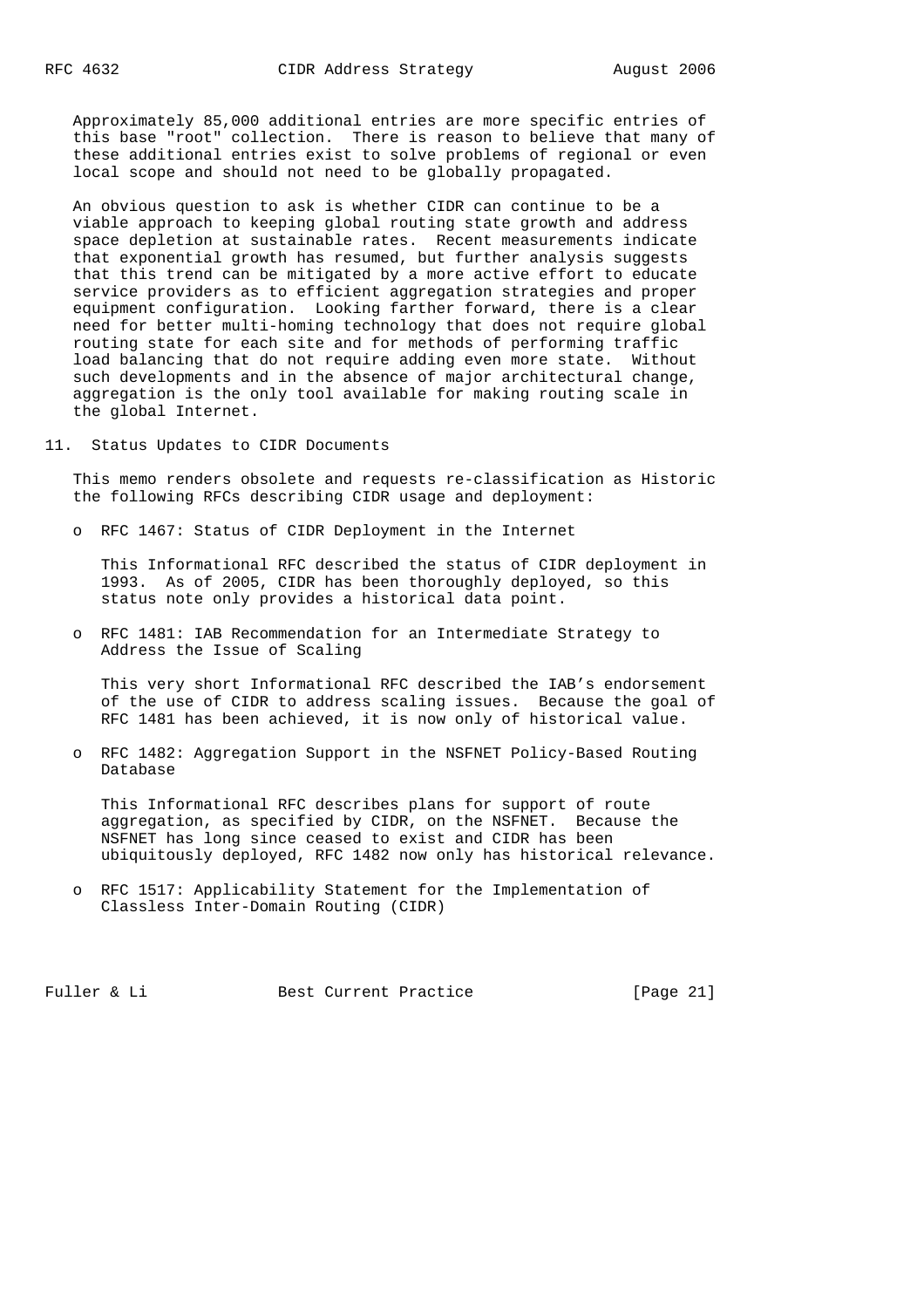This Standards Track RFC described where CIDR was expected to be required and where it was expected to be (strongly) recommended. With the full deployment of CIDR on the Internet, situations where CIDR is not required are of only historical interest.

o RFC 1518: An Architecture for IP Address Allocation with CIDR

 This Standards Track RFC discussed routing and address aggregation considerations at some length. Some of these issues are summarized in this document in section Section 3.1. Because address assignment policies and procedures now reside mainly with the RIRs, it is not appropriate to try to document those practices in a Standards Track RFC. In addition, [RFC3221] also describes many of the same issues from point of view of the routing system.

 o RFC 1520: Exchanging Routing Information Across Provider Boundaries in the CIDR Environment

 This Informational RFC described transition scenarios where CIDR was not fully supported for exchanging route information between providers. With the full deployment of CIDR on the Internet, such scenarios are no longer operationally relevant.

o RFC 1817: CIDR and Classful Routing

 This Informational RFC described the implications of CIDR deployment in 1995; it notes that formerly-classful addresses were to be allocated using CIDR mechanisms and describes the use of a default route for non-CIDR-aware sites. With the full deployment of CIDR on the Internet, such scenarios are no longer operationally relevant.

o RFC 1878: Variable Length Subnet Table For IPv4

 This Informational RFC provided a table of pre-calculated subnet masks and address counts for each subnet size. With the incorporation of a similar table into this document (see Section 3.1), it is no longer necessary to document it in a separate RFC.

 o RFC 2036: Observations on the use of Components of the Class A Address Space within the Internet

 This Informational RFC described several operational issues associated with the allocation of classless prefixes from previously-classful address space. With the full deployment of CIDR on the Internet and more than half a dozen years of experience making classless prefix allocations out of historical "Class A" address space, this RFC now has only historical value.

Fuller & Li Best Current Practice [Page 22]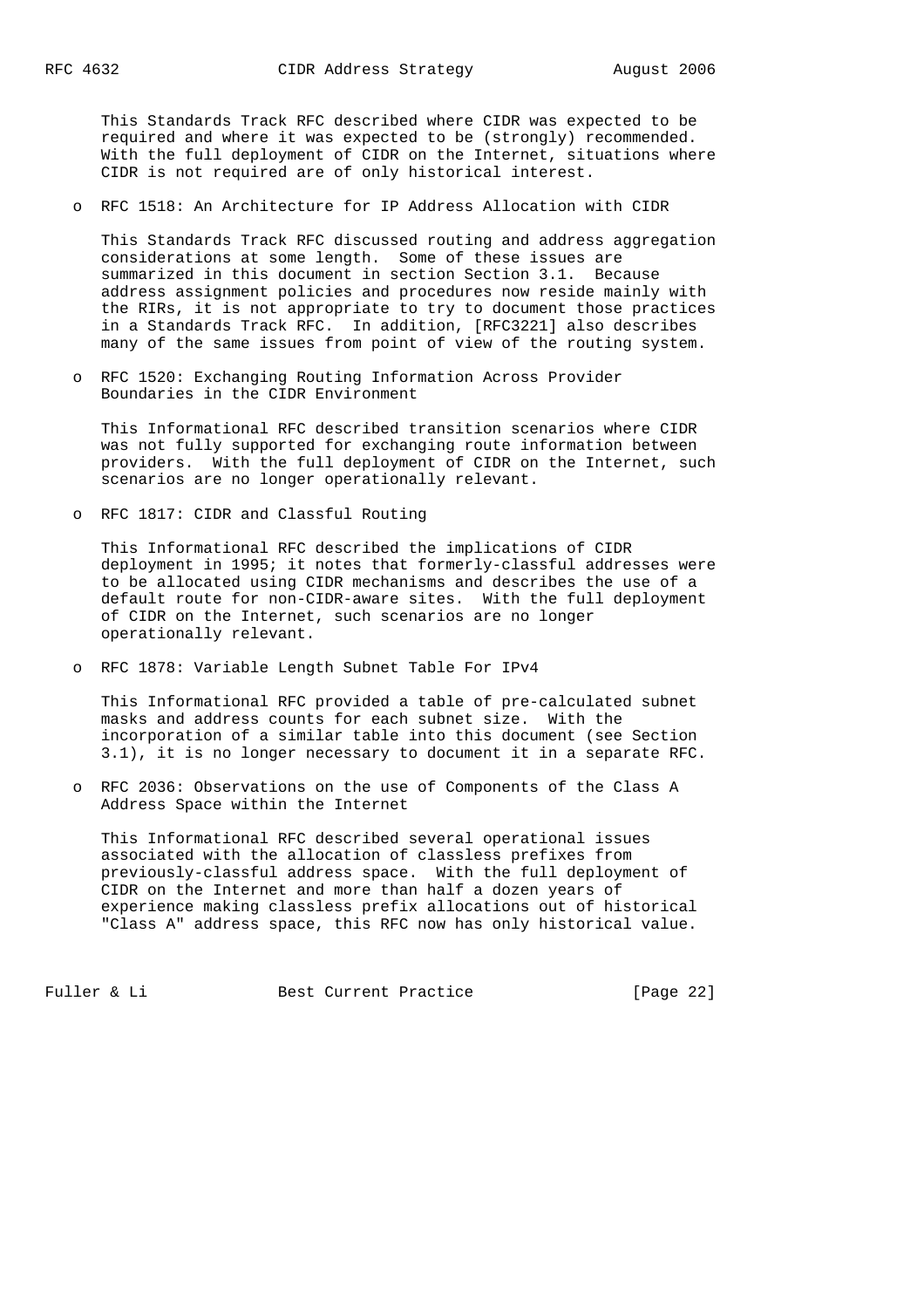### 12. Security Considerations

 The introduction of routing protocols that support classless prefixes and a move to a forwarding model that mandates that more-specific (longest-match) routes be preferred when they overlap with routes to less-specific prefixes introduces at least two security concerns:

- 1. Traffic can be hijacked by advertising a prefix for a given destination that is more specific than the aggregate that is normally advertised for that destination. For example, assume that a popular end system with the address 192.168.17.100 is connected to a service provider that advertises 192.168.16.0/20. A malicious network operator interested in intercepting traffic for this site might advertise, or at least attempt to advertise, 192.168.17.0/24 into the global routing system. Because this prefix is more specific than the "normal" prefix, traffic will be diverted away from the legitimate end system and to the network owned by the malicious operator. Prior to the advent of CIDR, it was possible to induce traffic from some parts of the network to follow a false advertisement that exactly matched a particular network number; CIDR makes this problem somewhat worse, since longest-match routing generally causes all traffic to prefer more-specific routes over less-specific routes. The remedy for the CIDR-based attack, though, is the same as for a pre-CIDR based attack: establishment of trust relationships between providers, coupled with and strong route policy filters at provider borders. Unfortunately, the implementation of such filters is difficult in the highly de-centralized Internet. As a workaround, many providers do implement generic filters that set upper bounds, derived from RIR guidelines for the sizes of blocks that they allocate, on the lengths of prefixes that are accepted from other providers. Note that "spammers" have been observed using this sort of attack to hijack address space temporarily in order to hide the origin of the traffic ("spam" email messages) that they generate.
- 2. Denial-of-service attacks can be launched against many parts of the Internet infrastructure by advertising a large number of routes into the system. Such an attack is intended to cause router failures by overflowing routing and forwarding tables. A good example of a non-malicious incident that caused this sort of failure was the infamous "AS 7007" event [7007], where a router mis-configuration by an operator caused a huge number of invalid routes to be propagated through the global routing system. Again, this sort of attack is not really new with CIDR; using legacy Class A/B/C routes, it was possible to advertise a maximum of 16843008 unique network numbers into the global routing system, a number that is sufficient to cause problems for even

Fuller & Li Best Current Practice [Page 23]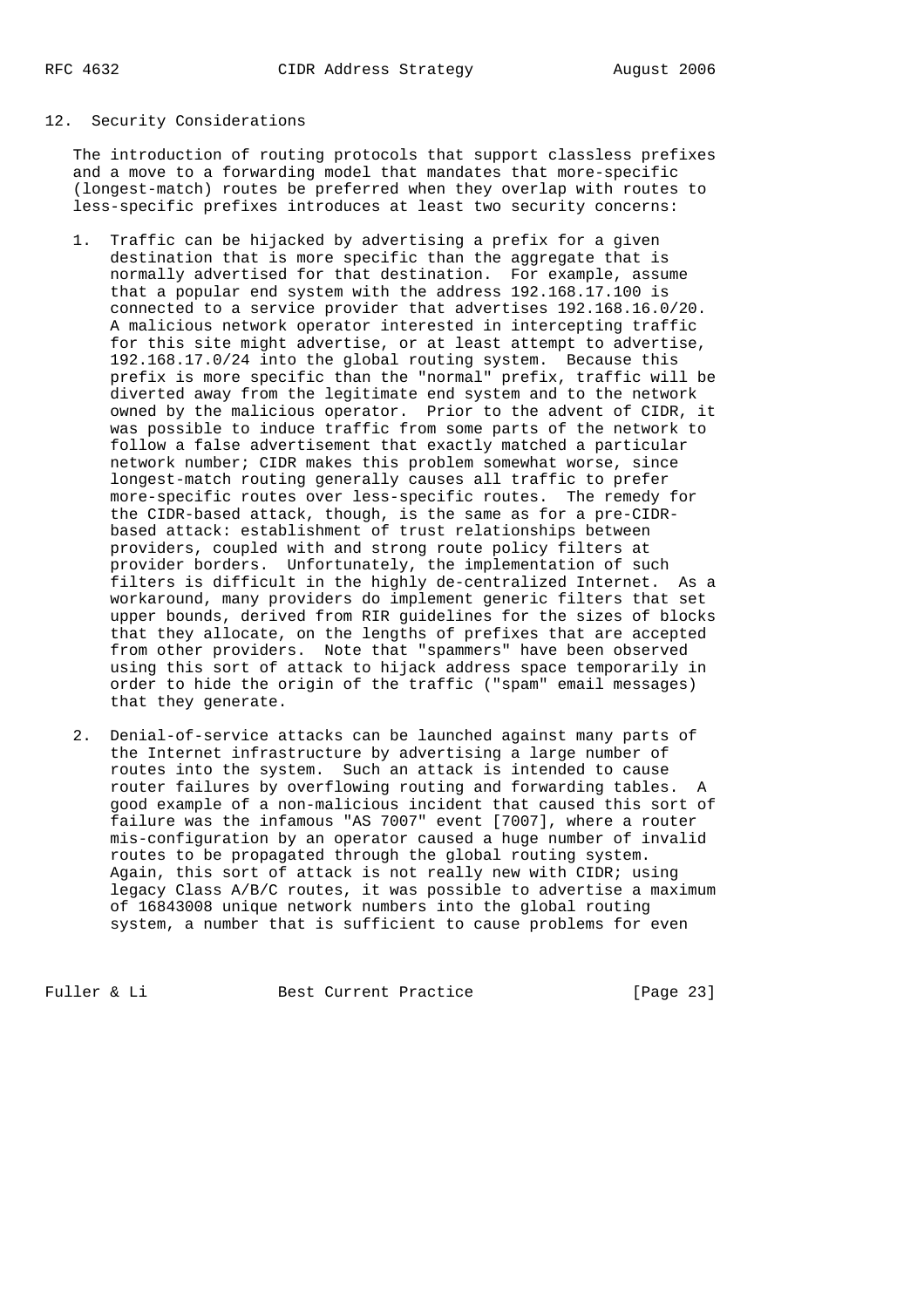the most modern routing equipment made in 2005. What is different is that the moderate complexity of correctly configuring routers in the presence of CIDR tends to make accidental "attacks" of this sort more likely. Measures to prevent this sort of attack are much the same as those described above for the hijacking, with the addition that best common practice is also to configure a reasonable maximum number of prefixes that a border router will accept from its neighbors.

 Note that this is not intended to be an exhaustive analysis of the sorts of attacks that CIDR makes easier; a more comprehensive analysis of security vulnerabilities in the global routing system is beyond the scope of this document.

### 13. Acknowledgements

 The authors wish to express appreciation to the other original authors of RFC 1519 (Kannan Varadhan, Jessica Yu); to the ROAD group, with whom many of the ideas behind CIDR were inspired and developed; and to the early reviewers of this re-spun version of the document (Barry Greene, Danny McPherson, Dave Meyer, Eliot Lear, Bill Norton, Ted Seely, Philip Smith, Pekka Savola), whose comments, corrections, and suggestions were invaluable. We would especially like to thank Geoff Huston for contributions well above and beyond the call of duty.

Fuller & Li Best Current Practice [Page 24]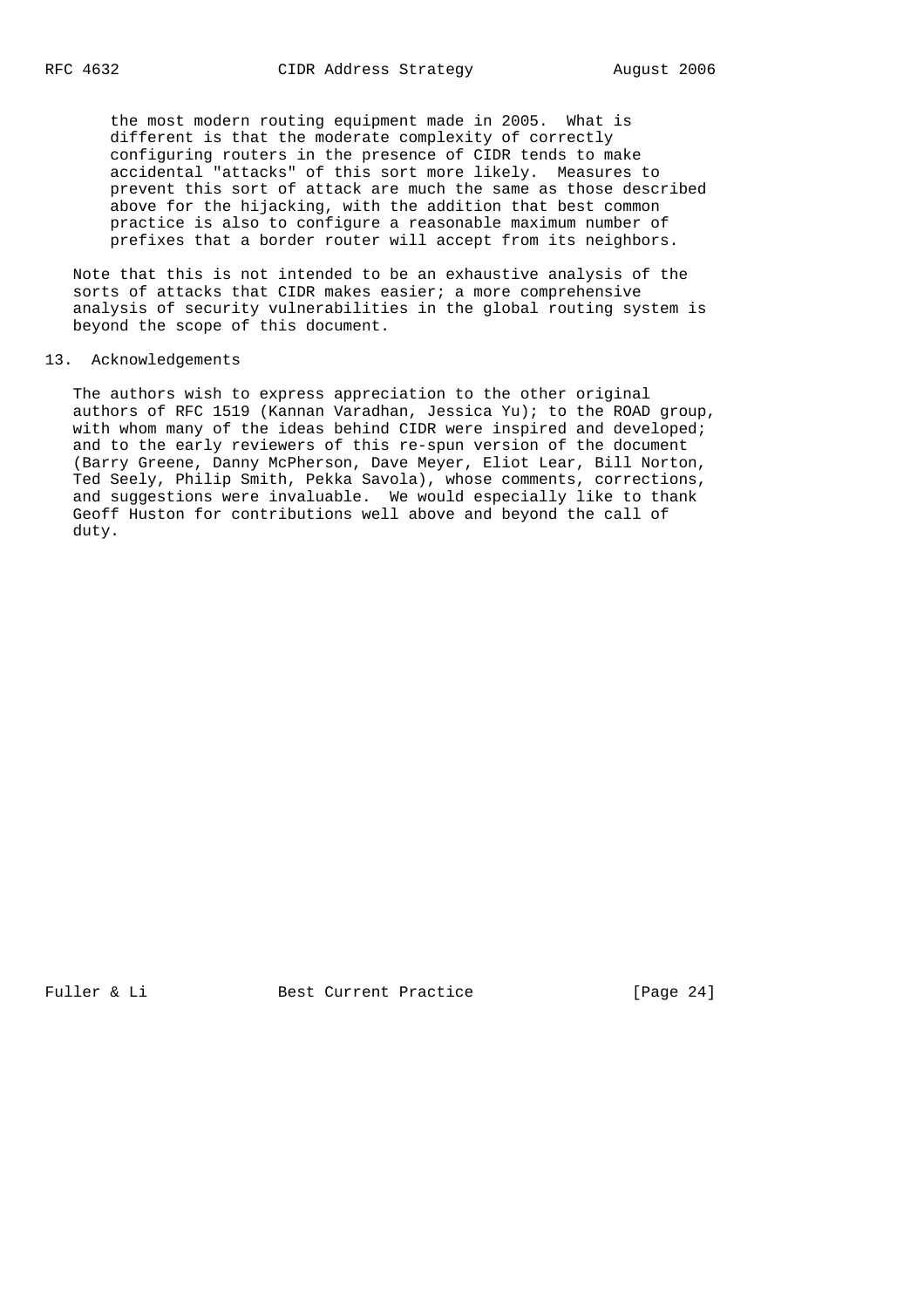#### 14. References

14.1. Normative References

```
 [RFC791] Postel, J., "Internet Protocol", STD 5, RFC 791, September
1981.
```
14.2. Informative References

- [7007] "NANOG mailing list discussion of the "AS 7007" incident", <http://www.merit.edu/mail.archives/nanog/1997-04/ msg00340.html>.
- [CBGP] "Graph: Active BGP Table Entries, 1988 to Present", <http://bgp.potaroo.net/as4637/>.
- [CPOL] "CIDR Police Please Pull Over and Show Us Your BGP", <http://www.nanog.org/mtg-0302/cidr.html>.

[CRPT] "The CIDR Report", <http://www.cidr-report.org/>.

 [IANA] "Internet Assigned Numbers Authority", <http://www.iana.org>.

- [LWRD] "The Long and Winding Road", <http://rms46.vlsm.org/1/42.html>.
- [NRO] "Number Resource Organization", <http://www.nro.net>.
- [RFC904] Mills, D., "Exterior Gateway Protocol formal specification", RFC 904, April 1 1984.
- [RFC1058] Hedrick, C., "Routing Information Protocol", RFC 1058, June 1988.
- [RFC1195] Callon, R., "Use of OSI IS-IS for routing in TCP/IP and dual environments", RFC 1195, December 1990.
- [RFC1338] Fuller, V., Li, T., Yu, J., and K. Varadhan, "Supernetting: an Address Assignment and Aggregation Strategy", RFC 1338, June 1992.
- [RFC1380] Gross, P. and P. Almquist, "IESG Deliberations on Routing and Addressing", RFC 1380, November 1992.
- [RFC1518] Rekhter, Y. and T. Li, "An Architecture for IP Address Allocation with CIDR", RFC 1518, September 1993.

Fuller & Li Best Current Practice [Page 25]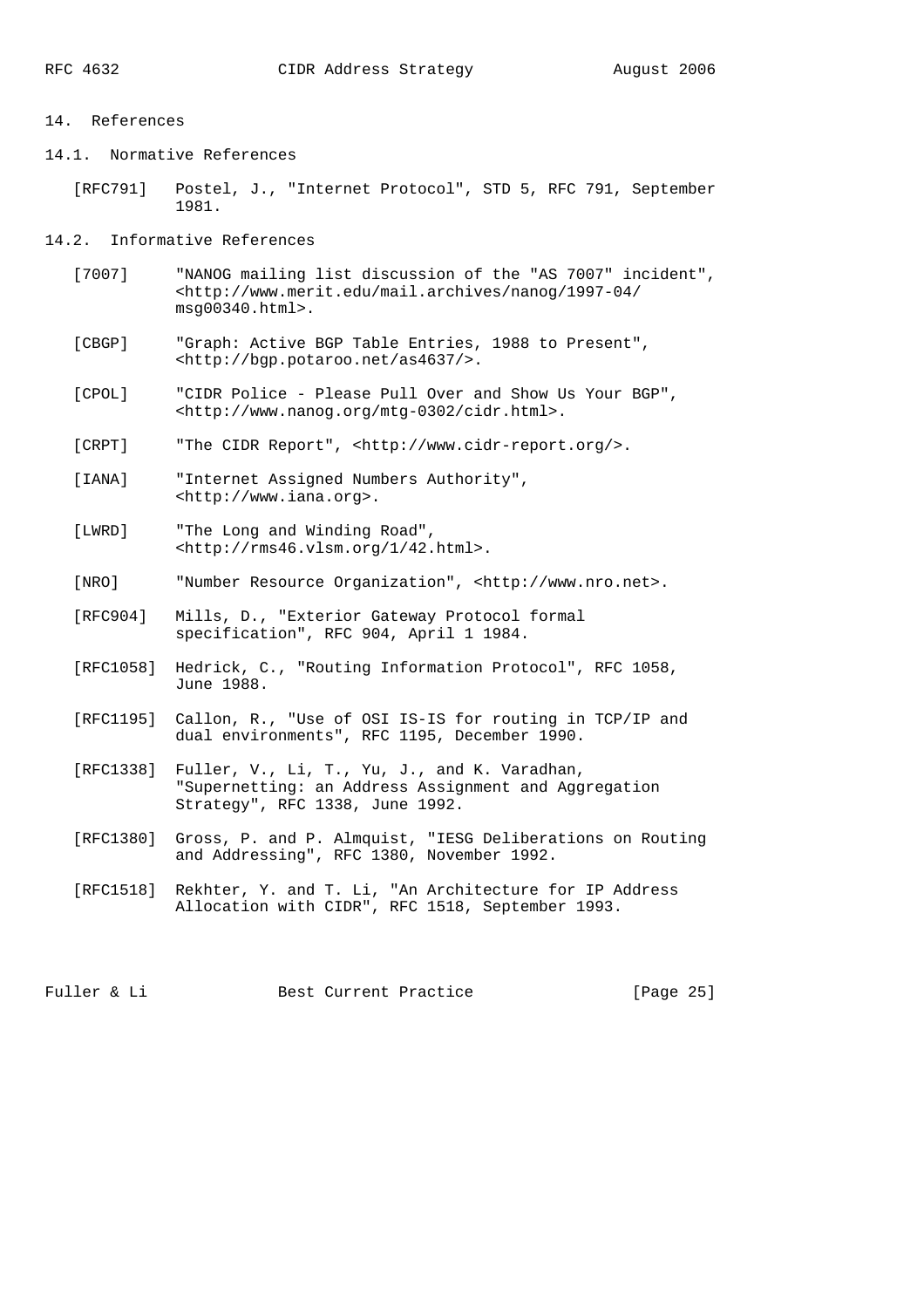- [RFC1519] Fuller, V., Li, T., Yu, J., and K. Varadhan, "Classless Inter-Domain Routing (CIDR): an Address Assignment and Aggregation Strategy", RFC 1519, September 1993.
- [RFC2131] Droms, R., "Dynamic Host Configuration Protocol", RFC 2131, March 1997.
- [RFC2328] Moy, J., "OSPF Version 2", STD 54, RFC 2328, April 1998.
- [RFC2317] Eidnes, H., de Groot, G., and P. Vixie, "Classless IN- ADDR.ARPA delegation", BCP 20, RFC 2317, March 1998.
- [RFC2453] Malkin, G., "RIP Version 2", STD 56, RFC 2453, November 1998.
- [RFC3021] Retana, A., White, R., Fuller, V., and D. McPherson, "Using 31-Bit Prefixes on IPv4 Point-to-Point Links", RFC 3021, December 2000.
- [RFC3221] Huston, G., "Commentary on Inter-Domain Routing in the Internet", RFC 3221, December 2001.
- [RFC4116] Abley, J., Lindqvist, K., Davies, E., Black, B., and V. Gill, "IPv4 Multihoming Practices and Limitations", RFC 4116, July 2005.
- [RFC4271] Rekhter, Y., Li, T., and S. Hares, "A Border Gateway Protocol 4 (BGP-4)", RFC 4271, January 2006.
- [RIPE] "RIPE Network Coordination Centre", <http://www.ripe.net>.

Authors' Addresses

 Vince Fuller 170 W. Tasman Drive San Jose, CA 95134 USA

EMail: vaf@cisco.com

 Tony Li 555 Del Rey Avenue Sunnyvale, CA 94085

Email: tli@tropos.com

Fuller & Li Best Current Practice [Page 26]